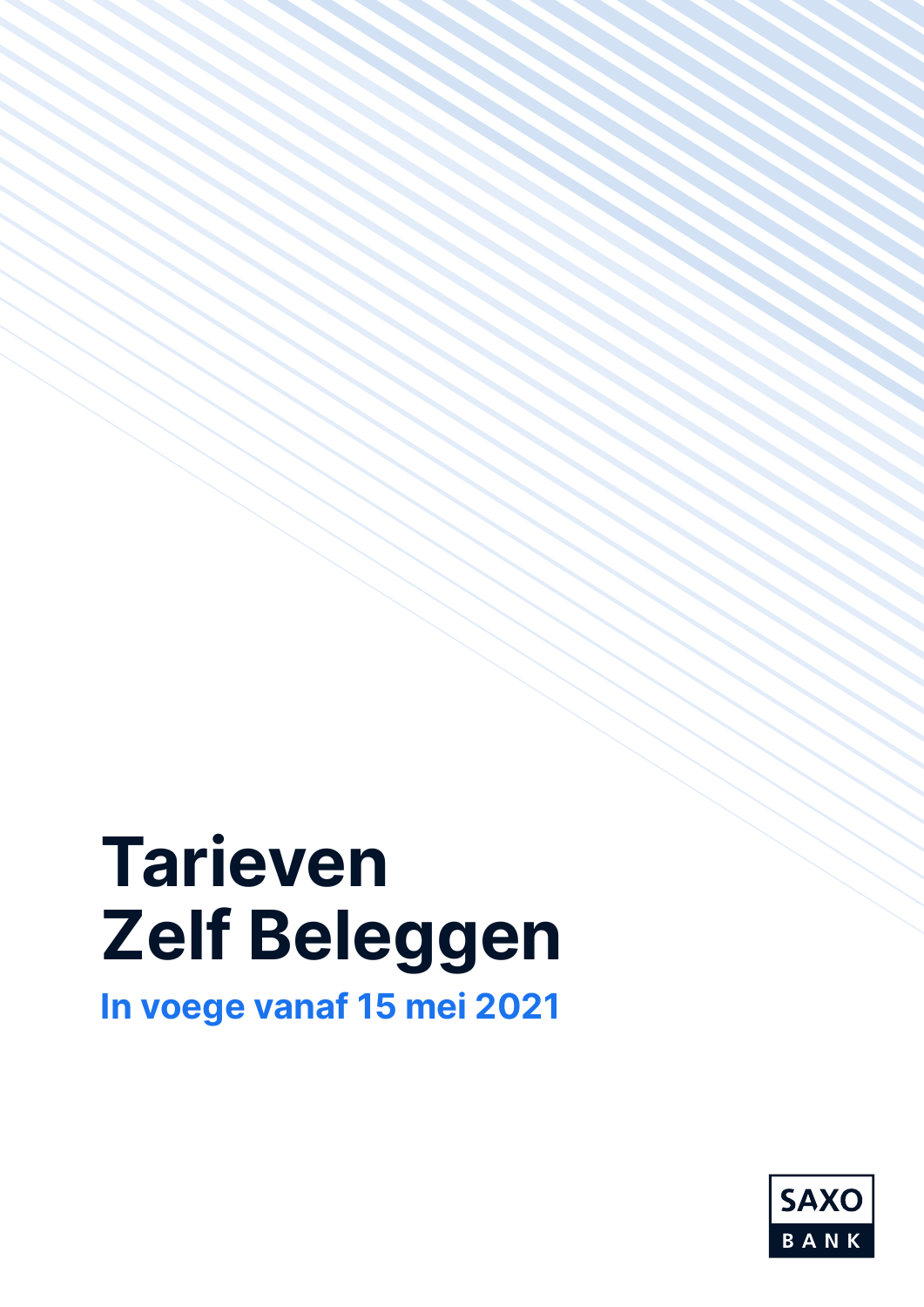# Aandelen, ETF's, warranten, certificaten, notes

|                                      |                   |                   |                   | <b>Tarief per transactie</b> |                  |                   |                   |               |                   |
|--------------------------------------|-------------------|-------------------|-------------------|------------------------------|------------------|-------------------|-------------------|---------------|-------------------|
|                                      | <b>Tot en met</b> | <b>Tot en met</b> | <b>Tot en met</b> | <b>Tot en met</b>            | Tot en met       | <b>Tot en met</b> | <b>Tot en met</b> | Tot en met    | <b>Groter dan</b> |
| <b>Europa</b>                        |                   |                   |                   |                              |                  |                   |                   |               |                   |
| <b>NYSE Euronext Brussels</b>        | <b>EUR 2.500</b>  | <b>EUR 5.000</b>  | EUR 25.000        | EUR 50.000                   | EUR 100.000      | EUR 150.000       | EUR 200,000       | EUR 250.000   | EUR 250.000       |
|                                      | <b>EUR 7,25</b>   | <b>EUR 9,75</b>   | EUR 14,75         | EUR 24,75                    | <b>EUR 49,50</b> | EUR 74,25         | EUR 99,00         | EUR 123,75    | 0,0495%           |
| <b>NYSE Euronext Amsterdam (AEX)</b> |                   |                   |                   |                              |                  |                   |                   |               |                   |
| <b>NYSE Euronext Paris</b>           | EUR 2.500         | <b>EUR 5.000</b>  | EUR 25.000        | EUR 50.000                   | EUR 100.000      | EUR 150.000       | EUR 200.000       | EUR 250.000   | EUR 250.000       |
| <b>NYSE Euronext Lisbon</b>          |                   |                   |                   |                              |                  |                   |                   |               |                   |
| <b>Milan Stock Exchange</b>          |                   |                   |                   |                              |                  |                   |                   |               |                   |
| Deutsche Börse (XETRA)               | <b>EUR 9,75</b>   | <b>EUR 9,75</b>   | EUR 14,75         | <b>EUR 24,75</b>             | EUR 49,50        | <b>EUR 74,25</b>  | EUR 99,00         | EUR 123,75    | 0,0495%           |
| <b>Athens Exchange</b>               |                   |                   |                   |                              |                  |                   |                   |               |                   |
| <b>BME Spanish Exchanges</b>         | EUR 2.500         | EUR 5.000         | EUR 25.000        | EUR 50.000                   | EUR 100.000      | EUR 150.000       | EUR 200.000       | EUR 250.000   | EUR 250.000       |
| <b>Irish Stock Exchange</b>          |                   |                   |                   |                              |                  |                   |                   |               |                   |
| <b>NASDAQ OMX Helsinki</b>           |                   |                   |                   |                              |                  |                   |                   |               |                   |
| <b>Vienna Stock Exchange</b>         | EUR 14,75         | <b>EUR 24,75</b>  | <b>EUR 29,75</b>  | EUR 29,75                    | EUR 59,50        | <b>EUR 89,25</b>  | EUR 119,00        | EUR 148,75    | 0,0595%           |
| <b>Luxembourg Stock Exchange</b>     |                   |                   |                   |                              |                  |                   |                   |               |                   |
| <b>London Stock Exchange</b>         | GBP 2.250         | GBP 4.250         | GBP 21.500        | GBP 43.250                   | GBP 86.500       | GBP 129.750       | GBP 173,000       | GBP 216.250   | GBP 216.250       |
| <b>London Stock Exchange (IOB)</b>   | GBP 8,50          | GBP 8,50          | GBP 12,75         | GBP 21,50                    | GBP 42,75        | GBP 64,25         | GBP 85,75         | GBP 107,00    | 0,0495%           |
| NASDAQ OMX Copenhagen                | DKK 19.000        | DKK 37.000        | DKK 186.000       | DKK 372.000                  | DKK 744.000      | DKK 1.115.000     | DKK 1.487.000     | DKK 1.859.000 | DKK 1.859.000     |
|                                      | DKK 110,00        | DKK 184,00        | DKK 221,00        | DKK 221,00                   | DKK 442,00       | DKK 664,00        | DKK 885,00        | DKK 1.106,00  | 0,0595%           |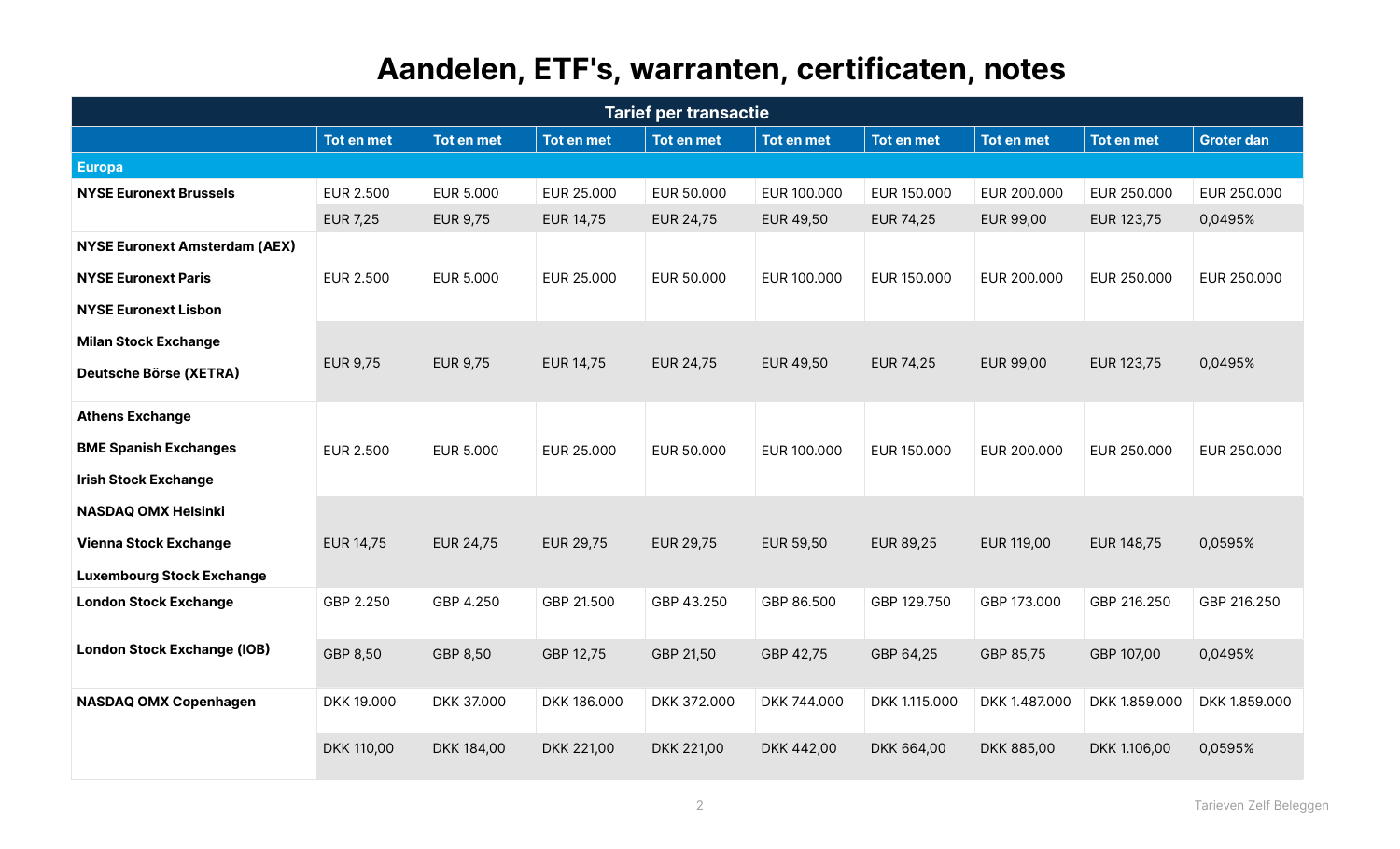| <b>NASDAQ OMX Stockholm</b>           | SEK 25.000        | <b>SEK 50.000</b> | SEK 251.000       | SEK 501.000       | SEK 1.003.000     | SEK 1.504.000     | SEK 2.005.000     | SEK 2.507.000     | SEK 2.507.000 |
|---------------------------------------|-------------------|-------------------|-------------------|-------------------|-------------------|-------------------|-------------------|-------------------|---------------|
|                                       | <b>SEK 148,00</b> | SEK 248,00        | <b>SEK 298,00</b> | SEK 298,00        | SEK 597,00        | SEK 895,00        | SEK 1.193,00      | SEK 1.492,00      | 0,0595%       |
| <b>Oslo Stock Exchange</b>            | NOK 26.000        | NOK 51.000        | NOK 256.000       | NOK 513.000       | NOK 1.026.000     | NOK 1.539.000     | NOK 2.051.000     | NOK 2.564.000     | NOK 2.564.000 |
|                                       | NOK 151,00        | NOK 254,00        | NOK 305,00        | NOK 305,00        | NOK 610,00        | NOK 915,00        | NOK 1.221,00      | NOK 1.526,00      | 0,0595%       |
| <b>Prague Stock Exchange</b>          | CZK 65.000        | CZK 129.000       | CZK 647.000       | CZK 1.294.000     | CZK 2.589.000     | CZK 3.883.000     | CZK 5.178.000     | CZK 6.472.000     | CZK 6.472.000 |
|                                       | CZK 382,00        | CZK 641,00        | CZK 770,00        | CZK 770,00        | CZK 1.540,00      | CZK 2.311,00      | CZK 3.081,00      | CZK 3.851,00      | 0,0595%       |
| <b>SIX Swiss Exchange</b>             | CHF 2.750         | CHF 5.500         | CHF 27.250        | CHF 54.250        | CHF 108.750       | CHF 163.000       | CHF 217.250       | CHF 271.500       | CHF 271.500   |
|                                       | CHF 16,00         | CHF 27,00         | CHF 32,25         | CHF 32,25         | CHF 64,75         | CHF 97,00         | CHF 129,25        | CHF 161,50        | 0,0595%       |
| <b>Warsaw Stock Exchange</b>          | PLN 11.000        | PLN 22.000        | PLN 112.000       | PLN 224.000       | PLN 449.000       | PLN 673.000       | PLN 897.000       | PLN 1.121.000     | PLN 1.121.000 |
|                                       | PLN 66,00         | PLN 111,00        | PLN 133,00        | PLN 133,00        | PLN 267,00        | PLN 400,00        | PLN 534,00        | PLN 667,00        | 0,0595%       |
| Johannesburg Stock Exchange           | ZAR 45.000        | ZAR 89.000        | ZAR 445.000       | ZAR 890.000       | ZAR 1.781.000     | ZAR 2.671.000     | ZAR 3.561.000     | ZAR 4.452.000     | ZAR 4.452.000 |
|                                       | ZAR 263,00        | ZAR 441,00        | ZAR 530,00        | ZAR 530,00        | ZAR 1.060,00      | ZAR 1.589,00      | ZAR 2.119,00      | ZAR 2.649,00      | 0,0595%       |
| Noord - Amerika                       |                   |                   |                   |                   |                   |                   |                   |                   |               |
| <b>NASDAQ</b>                         | <b>USD 3.000</b>  | <b>USD 6.000</b>  | USD 30.250        | <b>USD 60.500</b> | USD 121.250       | USD 181.750       | USD 242.500       | USD 303.000       | USD 303.000   |
| <b>New York Stock Exchange</b>        | <b>USD 11,75</b>  | <b>USD 18,00</b>  | <b>USD 30,00</b>  | <b>USD 36,00</b>  | <b>USD 72,00</b>  | <b>USD 108,25</b> | <b>USD 144,25</b> | <b>USD 180,25</b> | 0,0595%       |
| <b>NYSE MKT</b>                       |                   |                   |                   |                   |                   |                   |                   |                   |               |
| <b>Toronto Stock Exchange</b>         | CAD 3.750         | CAD 7.750         | CAD 38.250        | CAD 76.500        | CAD 153.000       | CAD 229.250       | CAD 305.750       | CAD 382.250       | CAD 382.250   |
| <b>TSX Venture Exchange</b>           |                   |                   |                   |                   |                   |                   |                   |                   |               |
|                                       | CAD 22,50         | CAD 37.75         | CAD 45,50         | CAD 45,50         | CAD 91,00         | CAD 136,50        | CAD 182,00        | CAD 227,50        | 0,0595%       |
| <b>Azië Pacific</b>                   |                   |                   |                   |                   |                   |                   |                   |                   |               |
| <b>Australian Securities Exchange</b> | AUD 3.750         | AUD 7.750         | AUD 38.500        | AUD 77.000        | AUD 154.000       | AUD 231.000       | AUD 308.000       | AUD 385.000       | AUD 385.000   |
|                                       | AUD 22,75         | AUD 38,00         | AUD 45,75         | AUD 45,75         | AUD 91,50         | AUD 137,50        | AUD 183,25        | AUD 229,00        | 0,0595%       |
| <b>Hong Kong Exchanges</b>            | HKD 23.000        | HKD 47.000        | HKD 235.000       | HKD 470.000       | HKD 939.000       | HKD 1.409.000     | HKD 1.879.000     | HKD 2.349.000     | HKD 2.349.000 |
|                                       | HKD 139,00        | HKD 233,00        | HKD 279,00        | <b>HKD 279,00</b> | <b>HKD 559,00</b> | HKD 838,00        | HKD 1.118,00      | HKD 1.397,00      | 0,0595%       |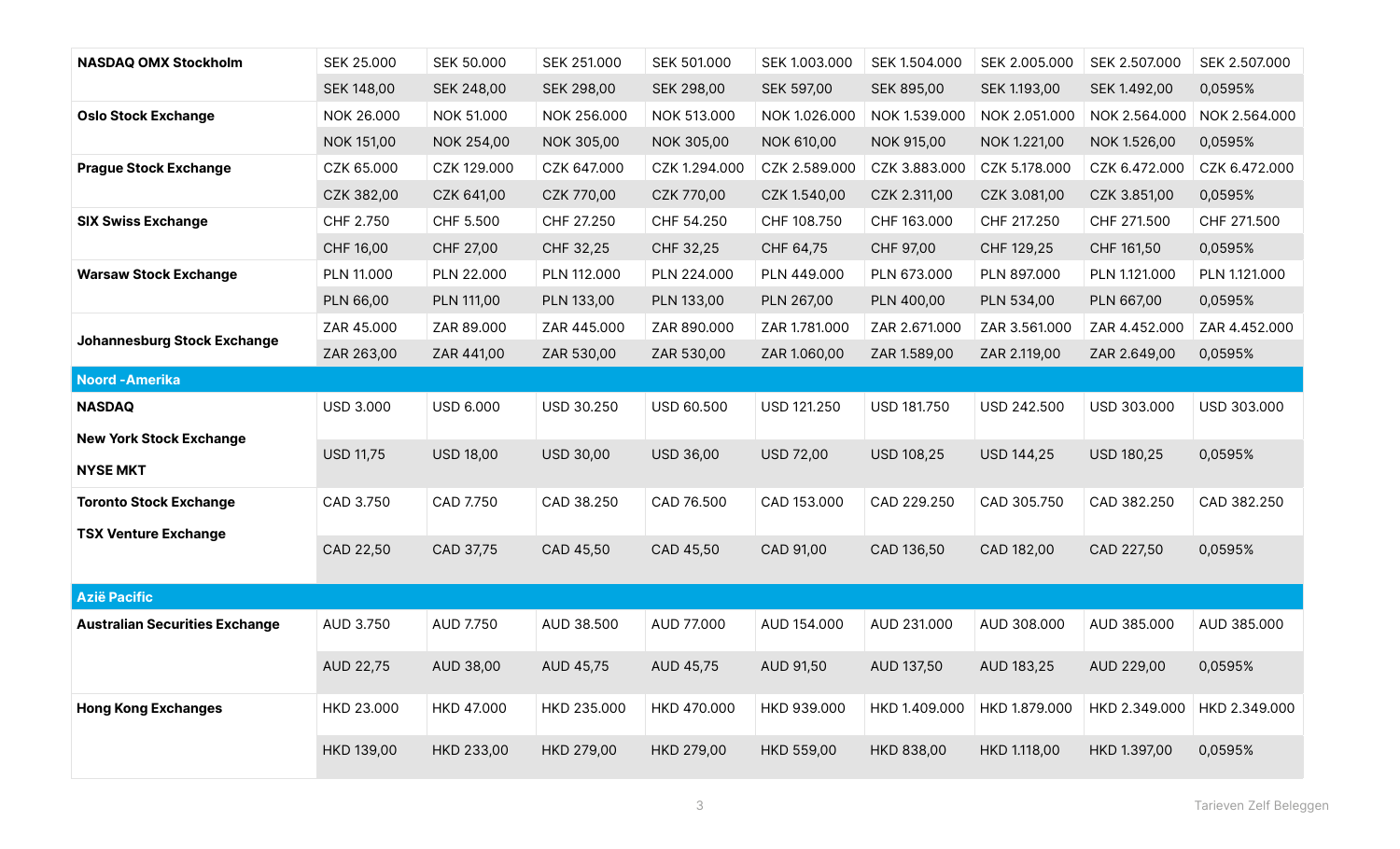| <b>HK Stock Connect (Shanghai/</b><br>Shenzhen) | CNY 20,000   | CNY 39,000   | CNY 196,000   | CNY 391,000   | CNY 782,000    | CNY 1.174,000  | CNY 1.565,000  | CNY 1.956,000  | CNY 1.956,000  |
|-------------------------------------------------|--------------|--------------|---------------|---------------|----------------|----------------|----------------|----------------|----------------|
|                                                 | CNY 115.00   | CNY 194.00   | CNY 233.00    | CNY 233.00    | CNY 466.00     | CNY 698.00     | CNY 931.00     | CNY 1.164.00   | 0,0595%        |
| <b>Singapore Exchange</b>                       | SGD 4.000    | SGD 8.000    | SGD 40.250    | SGD 80.500    | SGD 161,000    | SGD 241.500    | SGD 321.750    | SGD 402.250    | SGD 402.250    |
|                                                 | SGD 23,75    | SGD 39.75    | SGD 48.00     | SGD 48.00     | SGD 95.75      | SGD 143.75     | SGD 191.50     | SGD 239,50     | 0,0595%        |
| <b>Tokyo Stock Exchange</b>                     | JPY 319,000  | JPY 639,000  | JPY 3.195.000 | JPY 6.389.000 | JPY 12.778.000 | JPY 19.167.000 | JPY 25.556.000 | JPY 31,945,000 | JPY 31,945,000 |
|                                                 | JPY 1.885.00 | JPY 3.163.00 | JPY 3.801,00  | JPY 3.801.00  | JPY 7.603.00   | JPY 11.404,00  | JPY 15.206.00  | JPY 19.007.00  | 0,0595%        |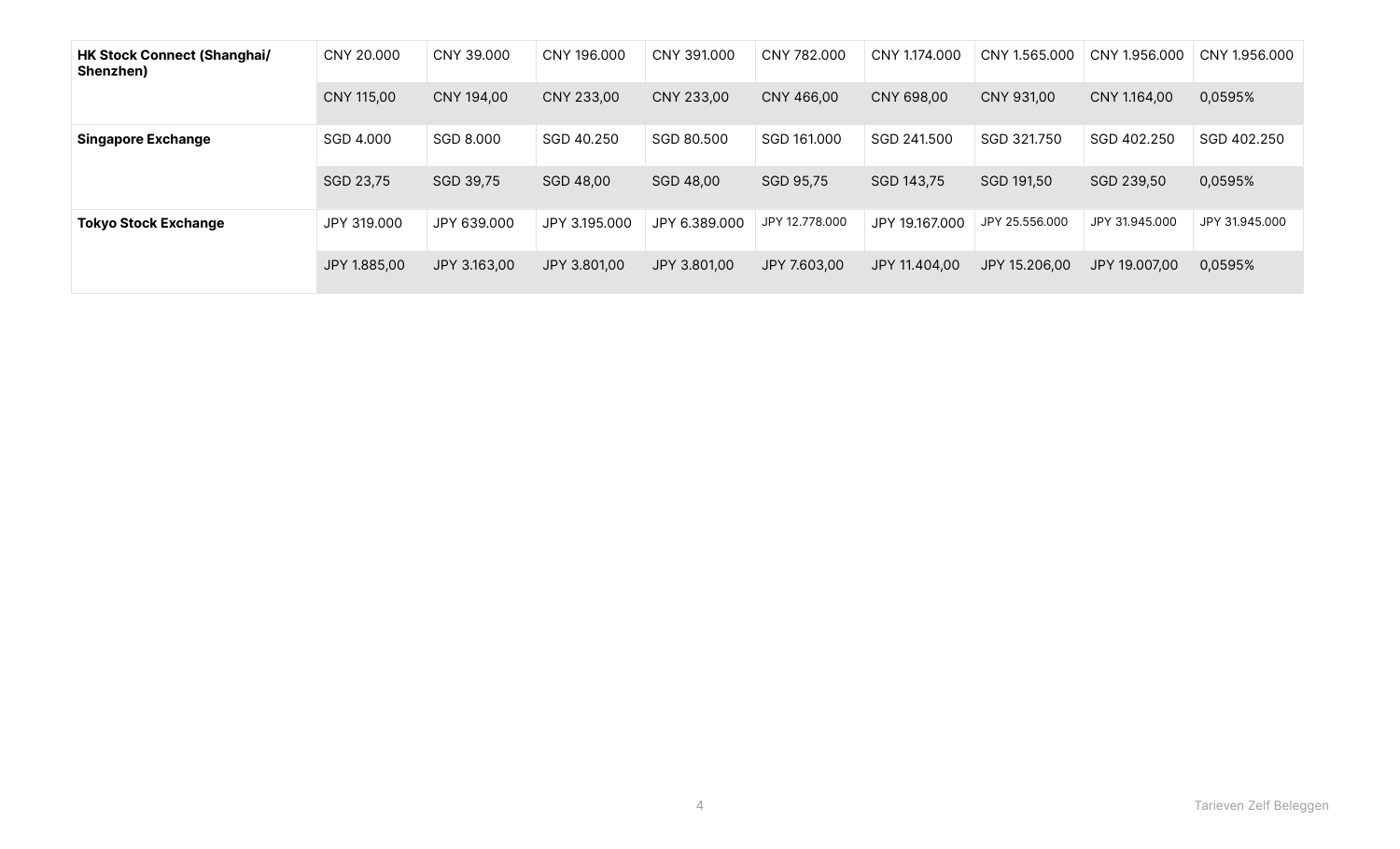# **Obligaties**

|            | <b>Tarief per transactie</b> |                   |                   |                   |                  |                   |                   |                   |                   |
|------------|------------------------------|-------------------|-------------------|-------------------|------------------|-------------------|-------------------|-------------------|-------------------|
|            | Tot en met                   | Tot en met        | Tot en met        | <b>Tot en met</b> | Tot en met       | Tot en met        | Tot en met        | Tot en met        | <b>Groter dan</b> |
| <b>EUR</b> | <b>EUR 2.500</b>             | EUR 5.000         | EUR 25.000        | EUR 50.000        | EUR 100.000      | EUR 150.000       | EUR 200.000       | EUR 250.000       | EUR 250.000       |
|            | <b>EUR 7,25</b>              | <b>EUR 9,75</b>   | EUR 14,75         | EUR 24,75         | EUR 49,50        | EUR 74,25         | EUR 99,00         | EUR 123,75        | 0,0495%           |
| <b>USD</b> | <b>USD 3.000</b>             | USD 6.000         | <b>USD 30.250</b> | <b>USD 60.500</b> | USD 121.250      | USD 181.750       | USD 242.500       | USD 303.000       | USD 303.000       |
|            | <b>USD 18,00</b>             | <b>USD 30,00</b>  | <b>USD 36,00</b>  | <b>USD 36,00</b>  | <b>USD 72,00</b> | <b>USD 108,25</b> | <b>USD 144,25</b> | <b>USD 180,25</b> | 0,0595%           |
| <b>GBP</b> | GBP 2.250                    | GBP 4.250         | GBP 21.500        | GBP 43.250        | GBP 86.500       | GBP 129.750       | GBP 173.000       | GBP 216.250       | GBP 216.250       |
|            | GBP 8,50                     | GBP 8,50          | GBP 12,75         | GBP 21,50         | GBP 42,75        | GBP 64,25         | GBP 85,75         | GBP 107,00        | 0,0495%           |
| <b>CAD</b> | CAD 3.750                    | CAD 7.750         | CAD 38.250        | CAD 76.500        | CAD 153.000      | CAD 229.250       | CAD 305.750       | CAD 382.250       | CAD 382.250       |
|            | CAD 15,00                    | CAD 15,00         | CAD 22,50         | CAD 37,75         | CAD 75,75        | CAD 113,50        | CAD 151,50        | CAD 189,25        | 0,0495%           |
| <b>CHF</b> | CHF 2.750                    | CHF 5.500         | CHF 27.250        | CHF 54.250        | CHF 108.750      | CHF 163.000       | CHF 217.250       | CHF 271.500       | CHF 271.500       |
|            | CHF 10,50                    | CHF 10,50         | CHF 16,00         | CHF 27,00         | CHF 53,75        | CHF 80,75         | CHF 107,50        | CHF 134,50        | 0,0495%           |
| <b>DKK</b> | DKK 19.000                   | DKK 37.000        | DKK 186.000       | DKK 372.000       | DKK 744.000      | DKK 1.115.000     | DKK 1.487.000     | DKK 1.859.000     | DKK 1.859.000     |
|            | DKK 73,00                    | <b>DKK 73,00</b>  | DKK 110,00        | DKK 184,00        | DKK 368,00       | DKK 552,00        | DKK 736,00        | DKK 920,00        | 0,0495%           |
| <b>NOK</b> | NOK 26.000                   | NOK 51.000        | NOK 256.000       | NOK 513.000       | NOK 1.026.000    | NOK 1.539.000     | NOK 2.051.000     | NOK 2.564.000     | NOK 2.564.000     |
|            | NOK 100,00                   | NOK 100,00        | NOK 151,00        | NOK 254,00        | NOK 508,00       | NOK 762,00        | NOK 1.015,00      | NOK 1.269,00      | 0,0495%           |
| <b>SEK</b> | SEK 25.000                   | <b>SEK 50.000</b> | SEK 251.000       | SEK 501.000       | SEK 1.003.000    | SEK 1.504.000     | SEK 2.005.000     | SEK 2.507.000     | SEK 2.507.000     |
|            | <b>SEK 98,00</b>             | <b>SEK 98,00</b>  | <b>SEK 148,00</b> | SEK 248,00        | SEK 496,00       | SEK 745,00        | <b>SEK 993,00</b> | SEK 1.241,00      | 0,0495%           |
| CZK        | CZK 65.000                   | CZK 129.000       | CZK 647.000       | CZK 1.294.000     | CZK 2.589.000    | CZK 3.883.000     | CZK 5.178.000     | CZK 6.472.000     | CZK 6.472.000     |
|            | CZK 252,00                   | CZK 252,00        | CZK 382,00        | CZK 641,00        | CZK 1.281,00     | CZK 1.922,00      | CZK 2.563,00      | CZK 3.204,00      | 0,0495%           |
| <b>PLN</b> | PLN 11.000                   | PLN 22.000        | PLN 112.000       | PLN 224.000       | PLN 449.000      | PLN 673,000       | PLN 897.000       | PLN 1.121.000     | PLN 1.121.000     |
|            | <b>PLN 44,00</b>             | <b>PLN 44,00</b>  | PLN 66,00         | <b>PLN 111,00</b> | PLN 222,00       | PLN 333,00        | PLN 444,00        | PLN 555,00        | 0,0495%           |
| <b>ZAR</b> | ZAR 45.000                   | ZAR 89.000        | ZAR 445.000       | ZAR 890.000       | ZAR 1.781.000    | ZAR 2.671.000     | ZAR 3.561.000     | ZAR 4.452.000     | ZAR 4.452.000     |
|            | ZAR 174,00                   | ZAR 174,00        | ZAR 263,00        | ZAR 441,00        | ZAR 881,00       | ZAR 1.322,00      | ZAR 1.763,00      | ZAR 2.204,00      | 0,0495%           |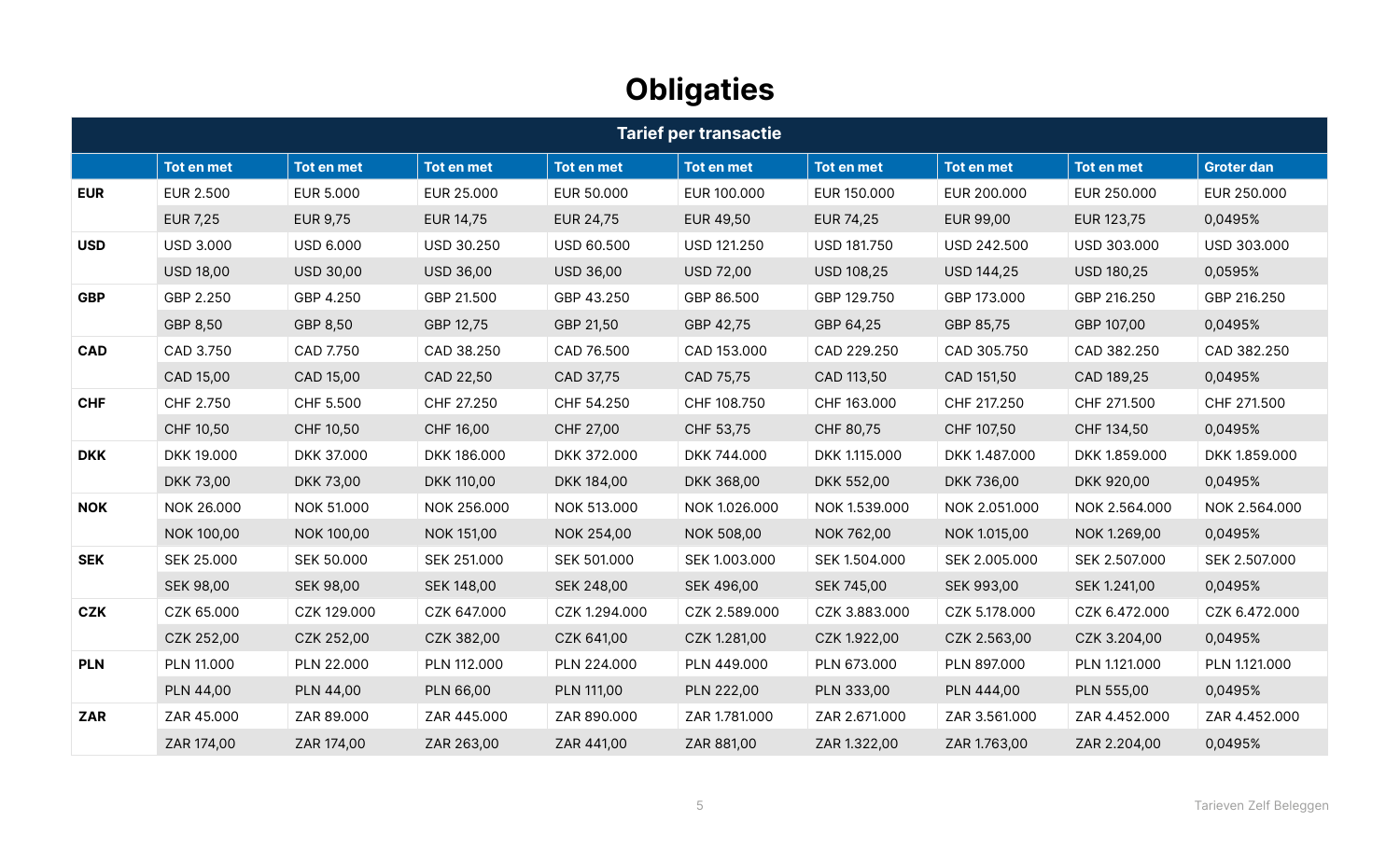| <b>AUD</b> | AUD 3.750        | AUD 7.750        | AUD 38.500        | AUD 77,000    | AUD 154.000    | AUD 231.000    | AUD 308,000    | AUD 385,000    | AUD 385,000    |
|------------|------------------|------------------|-------------------|---------------|----------------|----------------|----------------|----------------|----------------|
|            | AUD 15,00        | AUD 15,00        | AUD 22.75         | AUD 38,00     | AUD 76,25      | AUD 114.25     | AUD 152,50     | AUD 190,50     | 0,0495%        |
| <b>HKD</b> | HKD 23,000       | HKD 47.000       | HKD 235,000       | HKD 470,000   | HKD 939.000    | HKD 1.409.000  | HKD 1.879.000  | HKD 2.349.000  | HKD 2.349.000  |
|            | <b>HKD 92.00</b> | <b>HKD 92,00</b> | <b>HKD 139.00</b> | HKD 233.00    | HKD 465,00     | HKD 698,00     | HKD 930,00     | HKD 1.163.00   | 0,0495%        |
| <b>CNY</b> | CNY 20.000       | CNY 39,000       | CNY 196,000       | CNY 391,000   | CNY 782,000    | CNY 1.174,000  | CNY 1.565.000  | CNY 1.956.000  | CNY 1.956.000  |
|            | CNY 76.00        | CNY 76.00        | CNY 115.00        | CNY 194,00    | CNY 387.00     | CNY 581,00     | CNY 775.00     | CNY 968.00     | 0,0495%        |
| <b>SGD</b> | SGD 4.000        | SGD 8.000        | SGD 40.250        | SGD 80.500    | SGD 161,000    | SGD 241.500    | SGD 321.750    | SGD 402.250    | SGD 402.250    |
|            | SGD 15,75        | SGD 15,75        | SGD 23,75         | SGD 39,75     | SGD 79,75      | SGD 119,50     | SGD 159,25     | SGD 199,25     | 0,0495%        |
| <b>JPY</b> | JPY 319,000      | JPY 639,000      | JPY 3.195.000     | JPY 6.389.000 | JPY 12.778.000 | JPY 19.167.000 | JPY 25.556.000 | JPY 31.945.000 | JPY 31.945.000 |
|            | JPY 1.246.00     | JPY 1.246.00     | JPY 1.885.00      | JPY 3.163.00  | JPY 6.325.00   | JPY 9.488.00   | JPY 12.650.00  | JPY 15.813.00  | 0,0495%        |

Voor andere valuta zal 0,20% transactiekosten worden aangerekend, met een minimum van €20,00.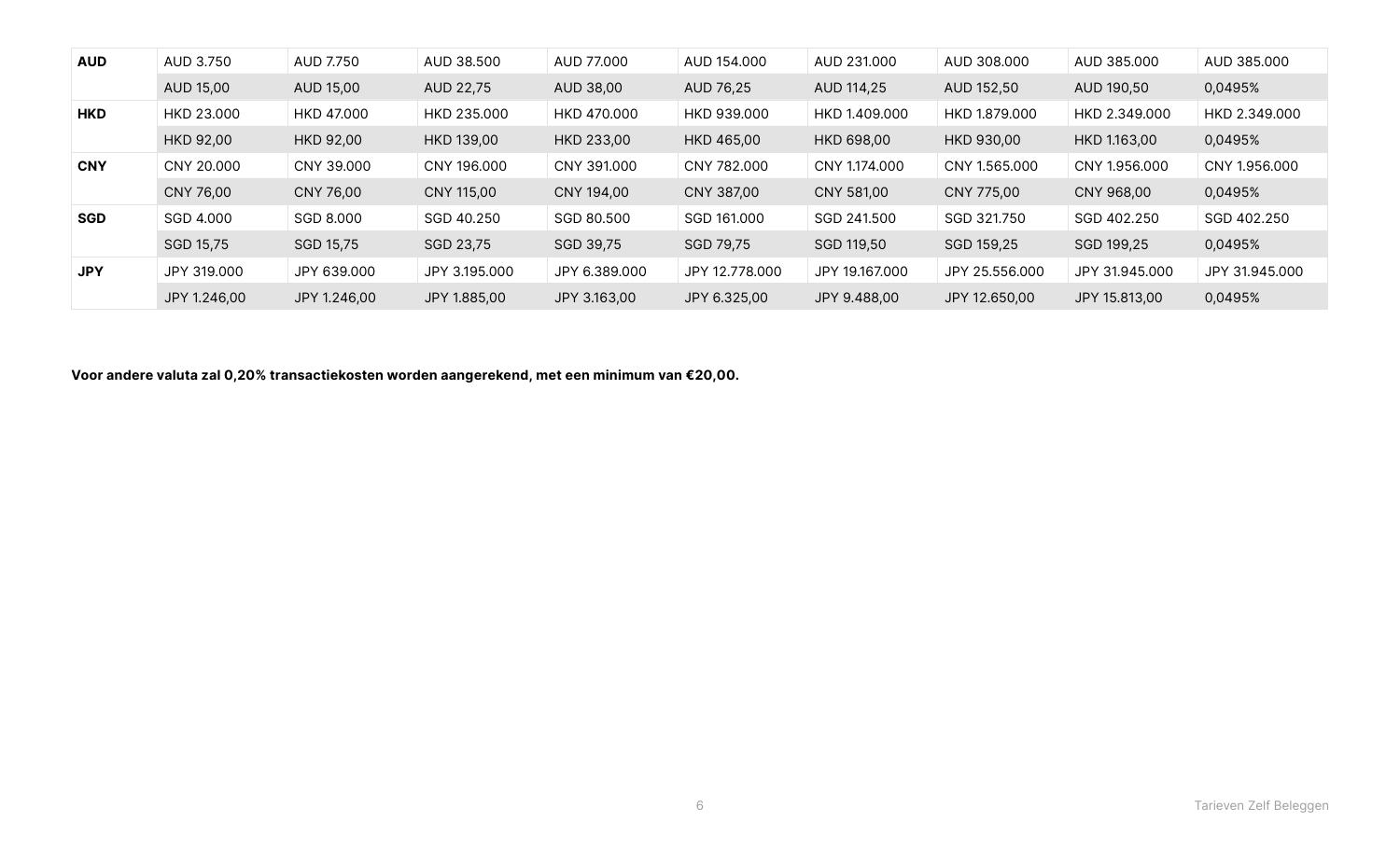# Niet-beursgenoteerde beleggingsfondsen

|                |                  |                   |                  |                   | <b>Tarief per transactie</b> |                   |                   |                   |                   |
|----------------|------------------|-------------------|------------------|-------------------|------------------------------|-------------------|-------------------|-------------------|-------------------|
|                | Tot en met       | <b>Tot en met</b> | Tot en met       | <b>Tot en met</b> | <b>Tot en met</b>            | <b>Tot en met</b> | <b>Tot en met</b> | <b>Tot en met</b> | <b>Groter dan</b> |
| <b>EUR</b>     | <b>EUR 500</b>   | <b>EUR 5.000</b>  | EUR 25.000       | EUR 50,000        | EUR 100,000                  | EUR 150,000       | EUR 200.000       | EUR 250,000       | EUR 250.000       |
| <b>KOOP</b>    | <b>EUR 9,75</b>  | Gratis            | Gratis           | Gratis            | Gratis                       | Gratis            | Gratis            | Gratis            | Gratis            |
| <b>VERKOOP</b> | <b>EUR 9,75</b>  | EUR 9,75          | EUR 14,75        | EUR 24,75         | EUR 49,50                    | EUR 74,25         | EUR 99,00         | EUR 123,75        | 0,0495%           |
|                |                  |                   |                  |                   |                              |                   |                   |                   |                   |
| <b>USD</b>     | USD 600,00       | <b>USD 6.000</b>  | USD 30.250       | USD 60.500        | USD 121.250                  | USD 181.750       | USD 242.500       | USD 303.000       | USD 303.000       |
| <b>KOOP</b>    | <b>USD 11,75</b> | Gratis            | Gratis           | Gratis            | Gratis                       | Gratis            | Gratis            | Gratis            | Gratis            |
| <b>VERKOOP</b> | <b>USD 11,75</b> | <b>USD 11,75</b>  | <b>USD 18,00</b> | <b>USD 30,00</b>  | <b>USD 60,00</b>             | <b>USD 90,00</b>  | <b>USD 120,00</b> | <b>USD 150,00</b> | 0,0495%           |
|                |                  |                   |                  |                   |                              |                   |                   |                   |                   |
| <b>GBP</b>     | GBP 400,00       | GBP 4.250         | GBP 21.500       | GBP 43.250        | GBP 86.500                   | GBP 129.750       | GBP 173.000       | GBP 216.250       | GBP 216.250       |
| <b>KOOP</b>    | GBP 8,50         | Gratis            | Gratis           | Gratis            | Gratis                       | Gratis            | Gratis            | Gratis            | Gratis            |
| <b>VERKOOP</b> | GBP 8,50         | GBP 8,50          | GBP 12,75        | GBP 21,50         | GBP 42,75                    | GBP 64,25         | GBP 85,75         | GBP 107,00        | 0,0495%           |
|                |                  |                   |                  |                   |                              |                   |                   |                   |                   |
| <b>CHF</b>     | CHF 550,00       | CHF 5.500         | CHF 27.250       | CHF 54.250        | CHF 108.750                  | CHF 163.000       | CHF 217.250       | CHF 271.500       | CHF 271.500       |
| <b>KOOP</b>    | CHF 10,50        | Gratis            | Gratis           | Gratis            | Gratis                       | Gratis            | Gratis            | Gratis            | Gratis            |
| <b>VERKOOP</b> | CHF 10,50        | CHF 10,50         | CHF 16,00        | CHF 27,00         | CHF 53,75                    | CHF 80,75         | CHF 107,50        | CHF 134,50        | 0,0495%           |
|                |                  |                   |                  |                   |                              |                   |                   |                   |                   |
| <b>NOK</b>     | <b>NOK 5.250</b> | NOK 51.000        | NOK 256.000      | NOK 513,000       | NOK 1.026.000                | NOK 1.539.000     | NOK 2.051.000     | NOK 2.564.000     | NOK 2.564.000     |
| <b>KOOP</b>    | DKK 73,00        | Gratis            | Gratis           | Gratis            | Gratis                       | Gratis            | Gratis            | Gratis            | Gratis            |
| <b>VERKOOP</b> | DKK 73,00        | DKK 73,00         | DKK 110,00       | DKK 184,00        | DKK 368,00                   | DKK 552,00        | DKK 736,00        | DKK 920,00        | 0,0495%           |
|                |                  |                   |                  |                   |                              |                   |                   |                   |                   |
| <b>AUD</b>     | <b>AUD 750</b>   | AUD 7.750         | AUD 38.500       | AUD 77.000        | AUD 154.000                  | AUD 231.000       | AUD 308.000       | AUD 385.000       | AUD 385.000       |
| <b>KOOP</b>    | AUD 15,00        | Gratis            | Gratis           | Gratis            | Gratis                       | Gratis            | Gratis            | Gratis            | Gratis            |
| <b>VERKOOP</b> | AUD 15,00        | <b>AUD 15,00</b>  | AUD 22,75        | AUD 38,00         | AUD 76,25                    | AUD 114,25        | AUD 152,50        | AUD 190,50        | 0,0495%           |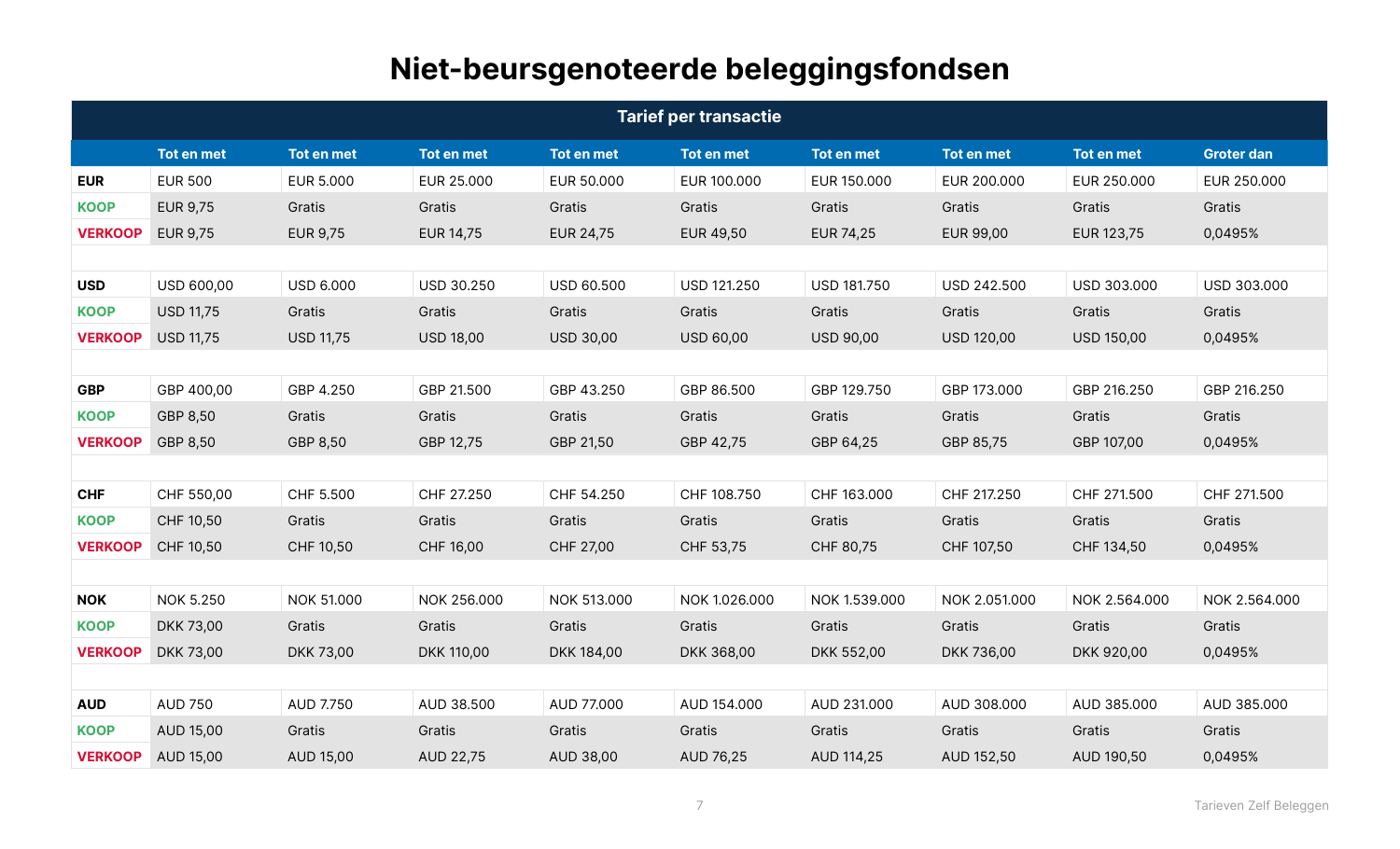| <b>HKD</b>     | HKD 4.750        | HKD 47.000   | HKD 235.000       | HKD 470,000   | HKD 939.000    | HKD 1.409.000  | HKD 1.879.000     | HKD 2.349.000  | HKD 2.349.000  |
|----------------|------------------|--------------|-------------------|---------------|----------------|----------------|-------------------|----------------|----------------|
| <b>KOOP</b>    | HKD 92,00        | Gratis       | Gratis            | Gratis        | Gratis         | Gratis         | Gratis            | Gratis         | Gratis         |
| <b>VERKOOP</b> | <b>HKD 92.00</b> | HKD 92,00    | <b>HKD 139.00</b> | HKD 233.00    | HKD 465.00     | HKD 698.00     | <b>HKD 930.00</b> | HKD 1.163.00   | 0,0495%        |
|                |                  |              |                   |               |                |                |                   |                |                |
| <b>JPY</b>     | JPY 64.000       | JPY 639,000  | JPY 3.195.000     | JPY 6.389.000 | JPY 12.778.000 | JPY 19.167.000 | JPY 25.556.000    | JPY 31.945.000 | JPY 31.945.000 |
| <b>KOOP</b>    | JPY 1.246.00     | Gratis       | Gratis            | Gratis        | Gratis         | Gratis         | Gratis            | Gratis         | Gratis         |
| <b>VERKOOP</b> | JPY 1.246,00     | JPY 1.246,00 | JPY 1.885,00      | JPY 3.163,00  | JPY 6.325,00   | JPY 9.488,00   | JPY 12.650,00     | JPY 15.813,00  | 0,0495%        |

Bij enkele niet-beursgenoteerde beleggingsfondsen dient er op vraag van de fondsbeheerder een instapkost van 1% aangerekend te worden. Dit betreft alle fondsen van Carmignac en de aandelenfondsen van Degroof Petercam.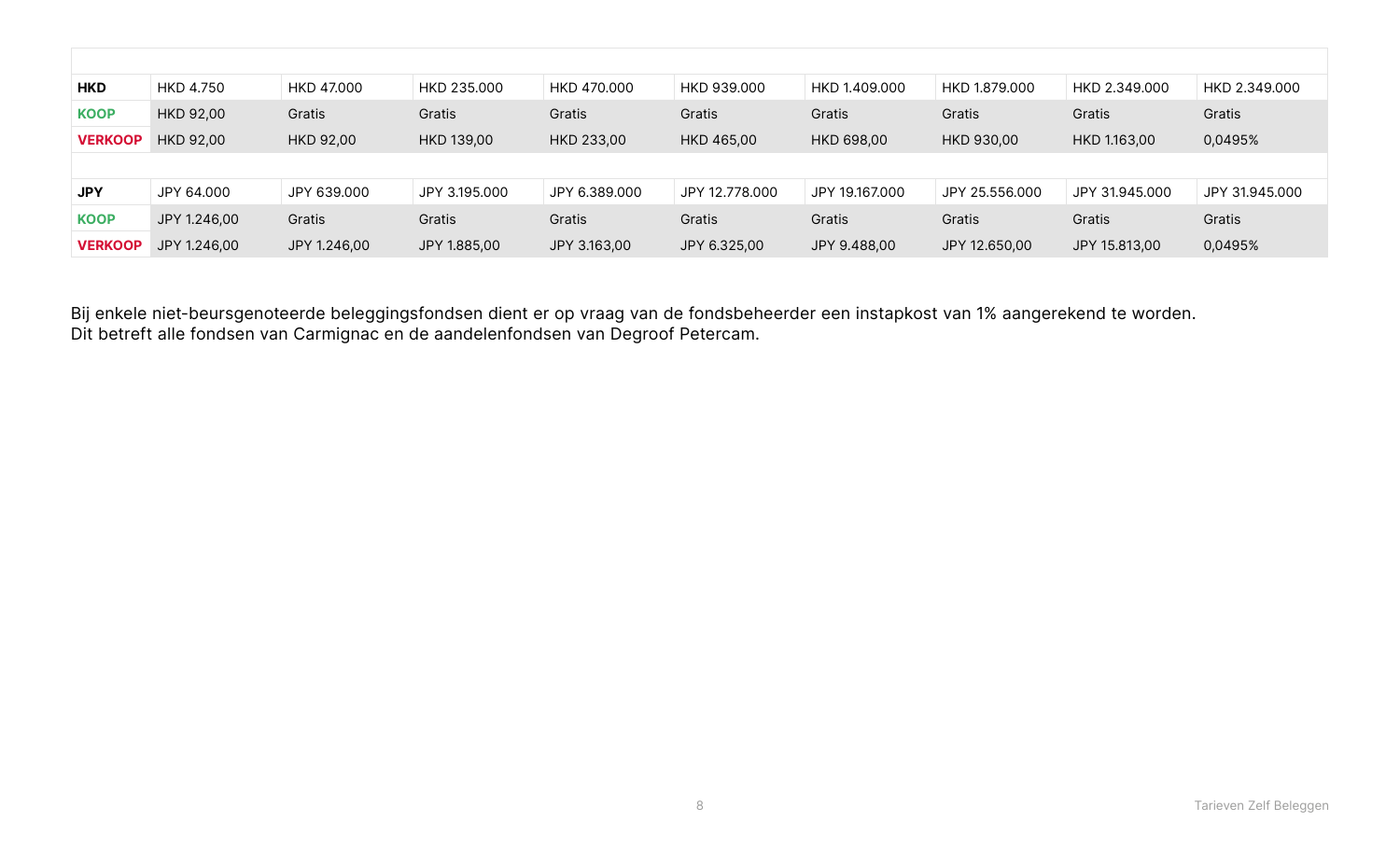## Futures

## **Opties**

| <b>Tarief per transactie</b> |        |  |  |  |  |  |
|------------------------------|--------|--|--|--|--|--|
| <b>EUR</b>                   | 4,50   |  |  |  |  |  |
| USD                          | 5,45   |  |  |  |  |  |
| <b>CAD</b>                   | 6,85   |  |  |  |  |  |
| <b>GBP</b>                   | 3,85   |  |  |  |  |  |
| <b>AUD</b>                   | 6,90   |  |  |  |  |  |
| <b>SGD</b>                   | 7,20   |  |  |  |  |  |
| CHF                          | 4,85   |  |  |  |  |  |
| JPY                          | 575,00 |  |  |  |  |  |
| <b>SEK</b>                   | 45,00  |  |  |  |  |  |
| HKD                          | 42,00  |  |  |  |  |  |
| <b>NZD</b>                   | 7,45   |  |  |  |  |  |

| <b>Tarief per transactie</b> |        |  |  |  |  |
|------------------------------|--------|--|--|--|--|
| <b>EUR</b>                   | 2,45   |  |  |  |  |
| USD                          | 2,95   |  |  |  |  |
| CAD                          | 3,70   |  |  |  |  |
| <b>GBP</b>                   | 2,10   |  |  |  |  |
| <b>AUD</b>                   | 3,75   |  |  |  |  |
| CHF                          | 2,65   |  |  |  |  |
| JPY                          | 313,00 |  |  |  |  |
| NOK                          | 25,00  |  |  |  |  |
| <b>SEK</b>                   | 24,00  |  |  |  |  |
| HKD                          | 23,00  |  |  |  |  |

## Turbo's

| <b>Tarief per transactie</b> |                 |                 |                 |            |             |             |             |             |                   |
|------------------------------|-----------------|-----------------|-----------------|------------|-------------|-------------|-------------|-------------|-------------------|
|                              | Tot en met      | Tot en met      | Tot en met      | Tot en met | Tot en met  | Tot en met  | Tot en met  | Tot en met  | <b>Groter dan</b> |
| <b>Binck turbo's</b>         | EUR 2.500       | EUR 5.000       | EUR 25.000      | EUR 50.000 | EUR 100,000 | EUR 150,000 | EUR 200,000 | EUR 250.000 | EUR 250,000       |
|                              | <b>EUR 7,25</b> | <b>EUR 7,25</b> | <b>EUR 9,75</b> | EUR 14,75  | EUR 29,50   | EUR 44,25   | EUR 59,00   | EUR 73,75   | 0,0295%           |
| Turbo's (niet-               | EUR 2.500       | EUR 5.000       | EUR 25,000      | EUR 50.000 | EUR 100,000 | EUR 150,000 | EUR 200,000 | EUR 250,000 | EUR 250,000       |
| Binck)                       | <b>EUR 9,75</b> | EUR 9,75        | EUR 14,75       | EUR 24,75  | EUR 49,50   | EUR 74,25   | EUR 99,00   | EUR 123,75  | 0,0495%           |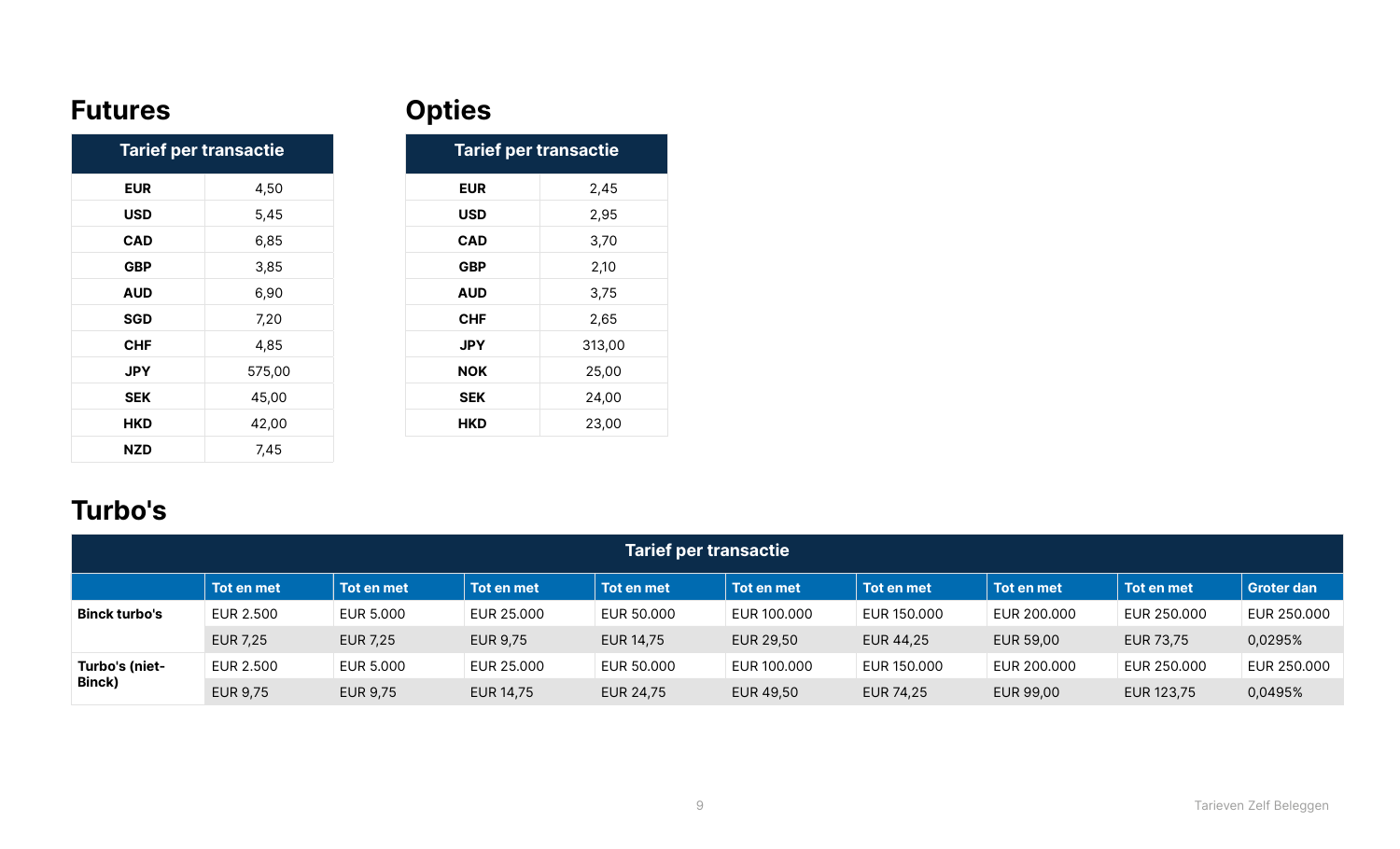| <b>RENTETARIEVEN</b> |                                                                  |                      |  |  |  |  |  |
|----------------------|------------------------------------------------------------------|----------------------|--|--|--|--|--|
| <b>Munt</b>          | <b>Credit rente</b>                                              | <b>Debetrente</b>    |  |  |  |  |  |
| <b>EUR</b>           | $-0.50\%$ over het meerdere boven $\epsilon$ 25.000 <sup>*</sup> | Referentiekoers + 8% |  |  |  |  |  |
| $USD**$              | Referentiekoers - 1%                                             | Referentiekoers + 8% |  |  |  |  |  |
| NOK**                | Referentiekoers - 1%                                             | Referentiekoers + 8% |  |  |  |  |  |
| $CHF**$              | Referentiekoers - 1%                                             | Referentiekoers + 8% |  |  |  |  |  |
| $CAD**$              | Referentiekoers - 1%                                             | Referentiekoers + 8% |  |  |  |  |  |
| GBP**                | Referentiekoers - 1%                                             | Referentiekoers + 8% |  |  |  |  |  |
| $ZAR**$              | Referentiekoers - 1%                                             | Referentiekoers + 8% |  |  |  |  |  |
| TRY**                | 0%                                                               | Referentiekoers + 8% |  |  |  |  |  |

De rente wordt na elke maand (i.p.v. kwartaal) in rekening gebracht met als valutadatum de eerste dag van de nieuwe maand. De creditrente wordt dagelijks vastgesteld en is gebaseerd op de stand van de referentiekoers gelinkt aan de valuta in kwestie.

#### \* Zie tabel bewaarrente

\*\* Hierop wordt roerende voorheffing ingehouden. Ingeval de creditrente door toepassing van de hoger vermelde formule negatief zou worden, zal een tarief van 0% toegepast worden.

| <b>BEWAARRENTE</b>            |                                       |  |  |  |  |  |
|-------------------------------|---------------------------------------|--|--|--|--|--|
| Transactiekosten per kwartaal | Geldsaldo vrijgesteld van bewaarrente |  |  |  |  |  |
| 0-500€                        | € 25.000                              |  |  |  |  |  |
| 501-1.000€                    | € 100.000                             |  |  |  |  |  |
| 1.001-3.000 €                 | € 200.000                             |  |  |  |  |  |
| $> 3.000 \in$                 | € 500.000                             |  |  |  |  |  |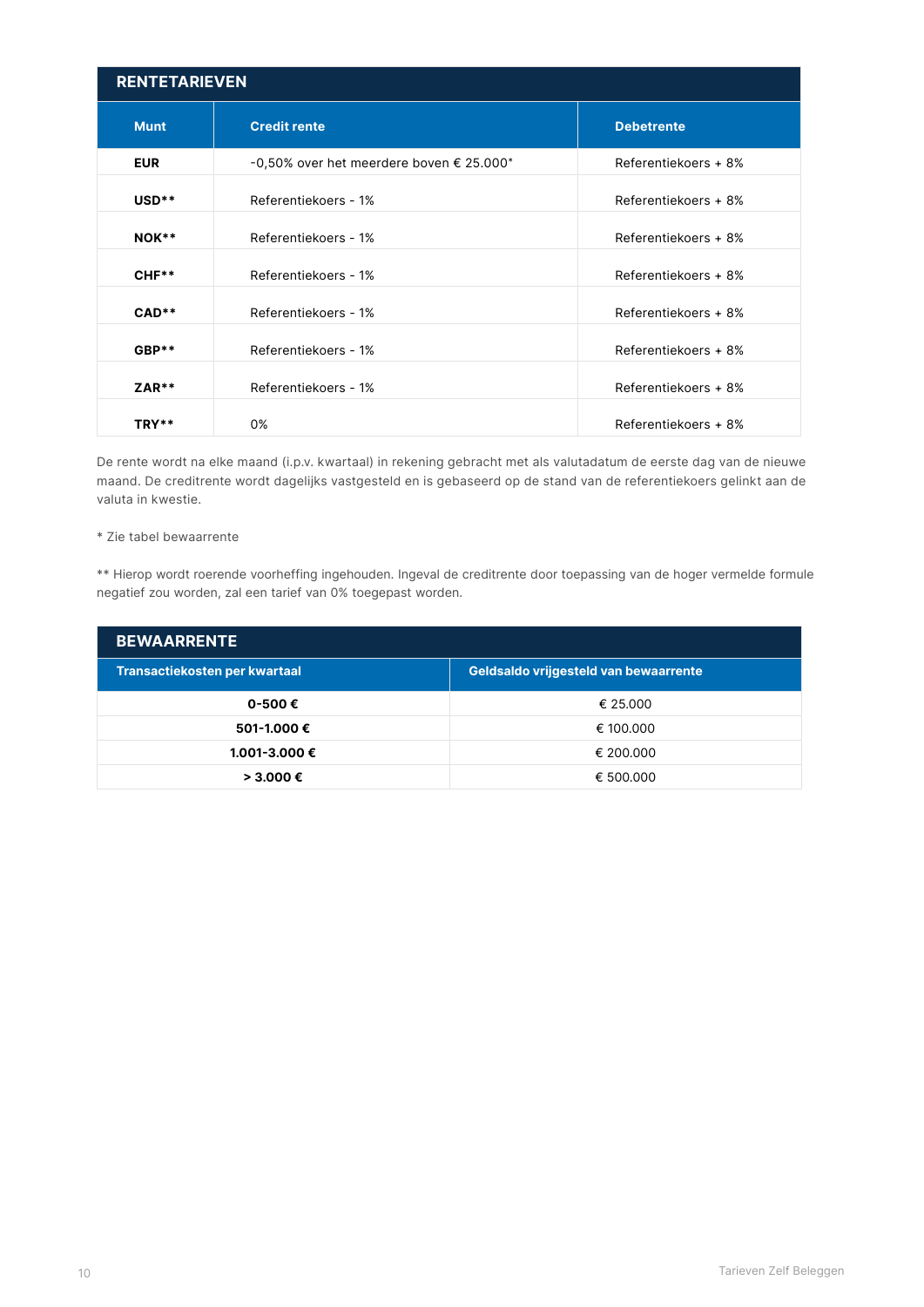#### KOERSABONNEMENTEN

Niveau 1: Biedt u toegang tot real-time marktgegevens voor de betreffende beurs en omvat real-time beste bied-/vraagprijs, grafieken en laatst verhandelde prijs.

Niveau 2: Hiermee krijgt u toegang tot dezelfde realtime marktgegevens als bij een abonnement op niveau 1, maar omvat ook realtime marktdiepte – 5 beste bied-/vraagprijzen op de markt (alleen aandelen en DMA).

#### Terugbetaling van gegevenskosten voor actieve handel in aandelen

Voor klanten die in aandelen handelen en die op realtime marktgegevens zijn geabonneerd, heeft Saxo Bank een terugbetalingsschema geïntroduceerd waarbij de kosten per beurs worden terugbetaald indien de klant in elke kalendermaand minimaal vier (4) transacties sluit in aandelen en/of ETF's.

Voor de Australian Securities Exchange is het minimum zes (6) transacties.

Terugbetalingen zijn alleen van toepassingen op niet-professionele klanten die een abonnement hebben op gegevens van niveau 1, met uitzondering van de Australian Securities Exchange waarbij de terugbetaling van toepassing is op gegevens van niveau 2.

De definitie van particuliere en professionele abonnees kan per beurs verschillen. Terugbetalingen worden berekend op maandelijkse basis, maar worden per kwartaal uitbetaald.

| Niveau 1 - Particuliere belegger                                 |               | Niveau 1 - Professionele belegger                                |                |
|------------------------------------------------------------------|---------------|------------------------------------------------------------------|----------------|
| <b>Koers</b>                                                     | <b>Prijs</b>  | koers                                                            | <b>Prijs</b>   |
| <b>Athens Exchange</b>                                           | 7 EUR         | <b>Athens Exchange</b>                                           | <b>10 EUR</b>  |
| <b>BME Spanish Stock Exchange</b>                                | 7 EUR         | <b>Bats Europe</b>                                               | <b>33 EUR</b>  |
| <b>Borsa Italiana/Milan Stock Exchange</b><br>(Stocks & Futures) | 7 EUR         | <b>BME Spanish Stock Exchange</b>                                | <b>36 EUR</b>  |
| <b>Budapest Stock Exchange</b>                                   | 7 EUR         | <b>Borsa Italiana/Milan Stock Exchange</b><br>(Stocks & Futures) | <b>18 EUR</b>  |
| <b>CBOE Indices</b>                                              | 7 USD         | <b>Budapest Stock Exchange</b>                                   | <b>18 EUR</b>  |
| <b>CBOT</b>                                                      | 7 USD         | <b>CBOE Indices</b>                                              | 7 USD          |
| <b>CFE Futures Exchange</b>                                      | 7 USD         | <b>CBOT</b>                                                      | <b>126 USD</b> |
| <b>CME</b>                                                       | 7 USD         | <b>CFE Futures Exchange</b>                                      | 12 USD         |
| <b>COMEX</b>                                                     | 7 USD         | <b>CME</b>                                                       | <b>126 USD</b> |
| Deutsche Börse (XETRA)                                           | 7 EUR         | <b>COMEX</b>                                                     | <b>126 USD</b> |
| <b>Deutsche Börse Stock Indices and ETFs</b><br>(DAX)            | 7 EUR         | Deutsche Börse (XETRA)                                           | <b>78 EUR</b>  |
| Dow Jones Industrial Average Index                               | 4.5 USD       | Deutsche Börse Stock Indices and ETFs<br>(DAX)                   | <b>12 EUR</b>  |
| <b>EEX Energy</b>                                                | <b>27 EUR</b> | Dow Jones Industrial Average Index                               | 6 USD          |
| <b>EUREX</b>                                                     | 7 EUR         | <b>EEX Energy</b>                                                | <b>27 EUR</b>  |
| <b>Euronext Dublin</b>                                           | 7 EUR         | <b>Euronext Dublin</b>                                           | <b>25 EUR</b>  |
| <b>Euronext Equity &amp; Index Derivatives</b>                   | Gratis        | <b>Euronext Stock Exchange</b>                                   | <b>85 EUR</b>  |
| <b>Euronext Stock Exchange</b>                                   | Gratis        | <b>Euronext Stock Indices</b>                                    | <b>23 EUR</b>  |
| <b>Euronext Stock Indices</b>                                    | Gratis        | <b>FTSE<sup>®</sup> Stock Indices</b>                            | 25 GBP         |
| <b>FTSE<sup>®</sup> Stock Indices</b>                            | 6 GBP         | <b>FTSE<sup>®</sup>/JSE Stock Indices</b>                        | 15 HKD         |
| <b>FTSE®/JSE Stock Indices</b>                                   | 7 USD         | <b>Hang Seng Indices</b>                                         | 65 HKD         |
| <b>Hang Seng Indices</b>                                         | 65 HKD        | <b>Hong Kong Futures Exchange</b>                                | <b>56 HKD</b>  |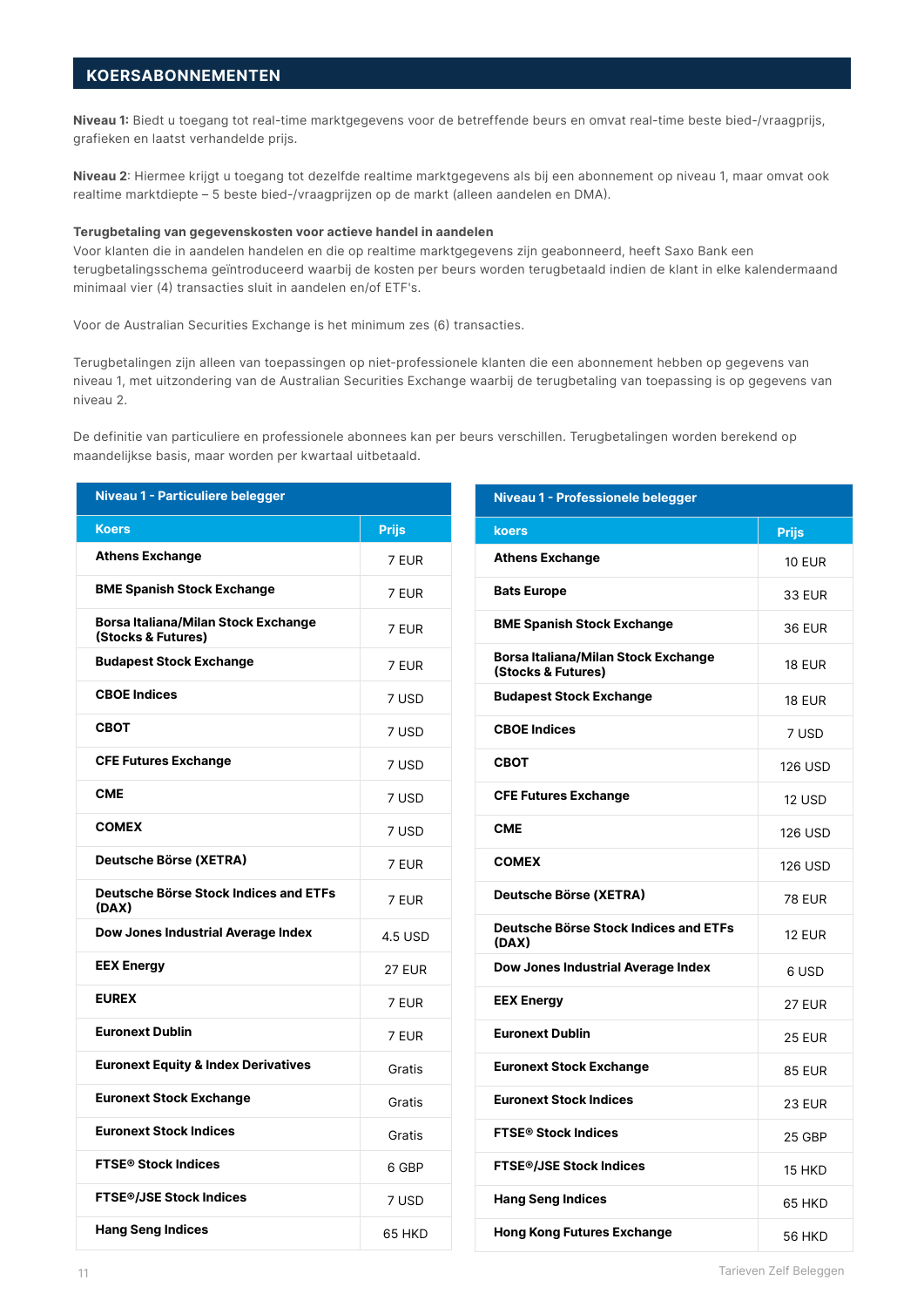| <b>Hong Kong Futures Exchange</b>                                   | <b>56 HKD</b>  | <b>Hong Kong Stock Exchange</b>                          | 144 HKD        |
|---------------------------------------------------------------------|----------------|----------------------------------------------------------|----------------|
| <b>Hong Kong Stock Exchange</b>                                     | 144 HKD        | <b>IBEX Indices</b>                                      | 7 EUR          |
| <b>IBEX Indices</b>                                                 | 7 EUR          | <b>ICE Futures Europe Commodities</b>                    | <b>150 USD</b> |
| <b>ICE Futures Europe Commodities</b>                               | <b>150 USD</b> | <b>ICE Futures Europe Financials</b>                     | 132 USD        |
| <b>ICE Futures Europe Financials</b>                                | 132 USD        | <b>ICE Futures U.S. (NYBOT)</b>                          | 132 USD        |
| <b>ICE Futures U.S. (NYBOT)</b>                                     | 132 USD        | Johannesburg Stock Exchange                              | 51 USD         |
| Johannesburg Stock Exchange                                         | <b>13 USD</b>  | <b>London Stock Exchange</b>                             | 57 GBP         |
| <b>London Stock Exchange</b>                                        | 6 GBP          | <b>London Stock Exchange (IOB)</b>                       | 31 GBP         |
| <b>London Stock Exchange (IOB)</b>                                  | 6 GBP          | <b>MEFF Spanish Futures</b>                              | <b>17 EUR</b>  |
| <b>MEFF Spanish Futures</b>                                         | 7 EUR          | <b>Montreal Futures Exchange</b>                         | 50 USD         |
| <b>Montreal Futures Exchange</b>                                    | 8 USD          | <b>Nasdaq (Nasdaq Basic)</b>                             | 25 USD         |
| <b>Nasdaq (Nasdaq Basic)</b>                                        | 7 USD          | <b>NASDAQ OMX Derivatives Exchange</b>                   | <b>39 EUR</b>  |
| <b>NASDAQ OMX Copenhagen Stockholm</b><br><b>Helsinki Exchanges</b> | 7 EUR          | <b>NASDAQ OMX Nordic Equities Profes-</b><br>sionals     | 39 EUR         |
| <b>NASDAQ OMX Derivatives Exchange</b>                              | 7 EUR          | Nasdaq, NYSE, AMEX, ARCA (Nasdaq<br>Basic)               | 50 USD         |
| Nasdaq, NYSE, AMEX, ARCA (Nasdaq<br><b>Basic</b> )                  | <b>12 USD</b>  | <b>New York Stock Exchange (Nasdaq</b><br>Basic)         | 25 USD         |
| <b>New York Stock Exchange (Nasdaq</b><br><b>Basic)</b>             | 7 USD          | <b>Nikkei Stock Indices</b>                              | 835 JPY        |
| Nikkei Stock Indices                                                | 835 JPY        | <b>NYMEX</b>                                             | 126 USD        |
| <b>NYMEX</b>                                                        | 7 USD          | <b>NYSE AMEX and ARCA (Nasdaq Basic)</b>                 | 25 USD         |
| <b>NYSE AMEX and ARCA (Nasdag Basic)</b>                            | 7 USD          | <b>OPRA Data</b>                                         | 38 USD         |
| <b>OPRA Data</b>                                                    | 7 USD          | <b>Osaka Securities Exchange</b>                         | 1250 JPY       |
| Osaka Securities Exchange                                           | 835 JPY        | Oslo Børs/Oslo Stock Exchange                            | <b>37 EUR</b>  |
| Oslo Børs/Oslo Stock Exchange                                       | 7 EUR          | <b>Prague Stock Exchange</b>                             | <b>18 EUR</b>  |
| <b>Prague Stock Exchange</b>                                        | 7 EUR          | <b>Praque Stock Indices</b>                              | 7 EUR          |
| <b>Praque Stock Indices</b>                                         | Gratis         | Ritzau Finans Light (excl. flash), 60-min<br>delay       | Gratis         |
| Ritzau Finans Light (excl. flash), 60-min<br>delay                  | Gratis         | Ritzau Finans Light (excl. flash), Real-<br>time         | 555 DKK        |
| Ritzau Finans Light (excl. flash), Real-<br>time                    | Gratis         | Ritzau Finans Premium (incl. flash),<br><b>Real-time</b> | 1108 DKK       |
| Ritzau Finans Premium (incl. flash),<br><b>Real-time</b>            | 461 DKK        | <b>S&amp;P 500 Index</b>                                 | 7.5 USD        |
| <b>S&amp;P 500 Index</b>                                            | 6.5 USD        | <b>Singapore Derivatives Exchange</b>                    | 78 SGD         |
| <b>Singapore Derivatives Exchange</b>                               | 78 SGD         | <b>Singapore Stock Exchange</b>                          | 15 SGD         |
| <b>Singapore Stock Exchange</b>                                     | 15 SGD         | <b>SIX Swiss Exchange</b>                                | 30 CHF         |
| <b>SIX Swiss Exchange</b>                                           | 7 CHF          | <b>SIX Swiss Stock Indices</b>                           | 7 CHF          |
| <b>SIX Swiss Stock Indices</b>                                      | 7 CHF          | <b>STOXX</b>                                             | <b>16 EUR</b>  |
| <b>STOXX</b>                                                        | 7 EUR          | <b>Tokyo Stock Exchange</b>                              | 2760 JPY       |
| <b>Tokyo Stock Exchange</b>                                         | 835 JPY        |                                                          |                |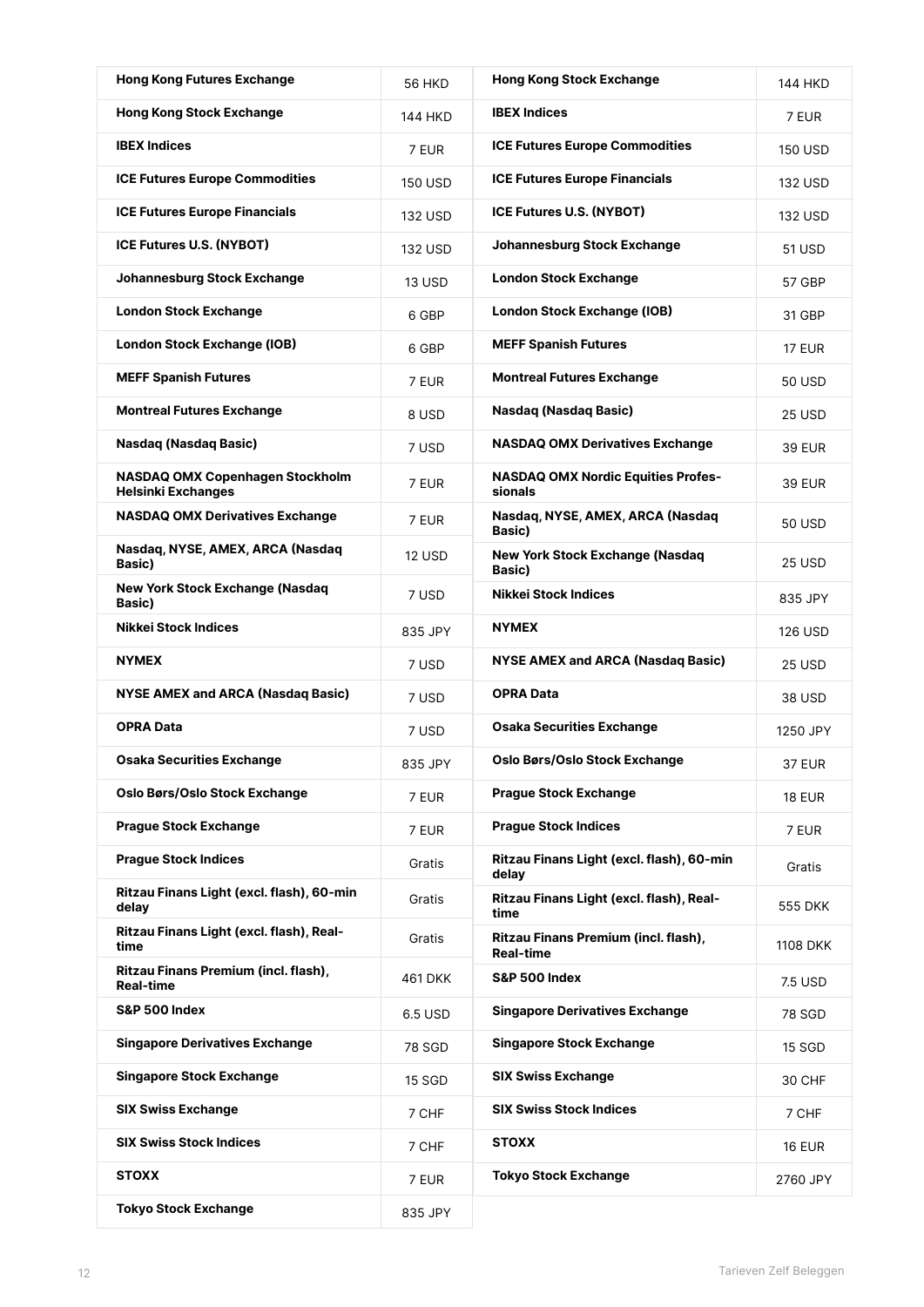| <b>Toronto Stock Exchange (incl. TSX Ven-</b><br>ture Exchange) | 14 USD | <b>Toronto Stock Exchange (incl. TSX Ven-</b><br>ture Exchange) | 70 USD        |
|-----------------------------------------------------------------|--------|-----------------------------------------------------------------|---------------|
| <b>Warsaw Stock Exchange</b>                                    | 30 PLN | <b>Warsaw Stock Exchange</b>                                    | 165 PLN       |
| Wiener Börse/Vienna Stock Exchange                              | 7 FUR  | Wiener Börse/Vienna Stock Exchange                              | 43 FUR        |
| Wiener Börse/Vienna Stock Indices                               | 7 FUR  | Wiener Börse/Vienna Stock Indices                               | <b>15 FUR</b> |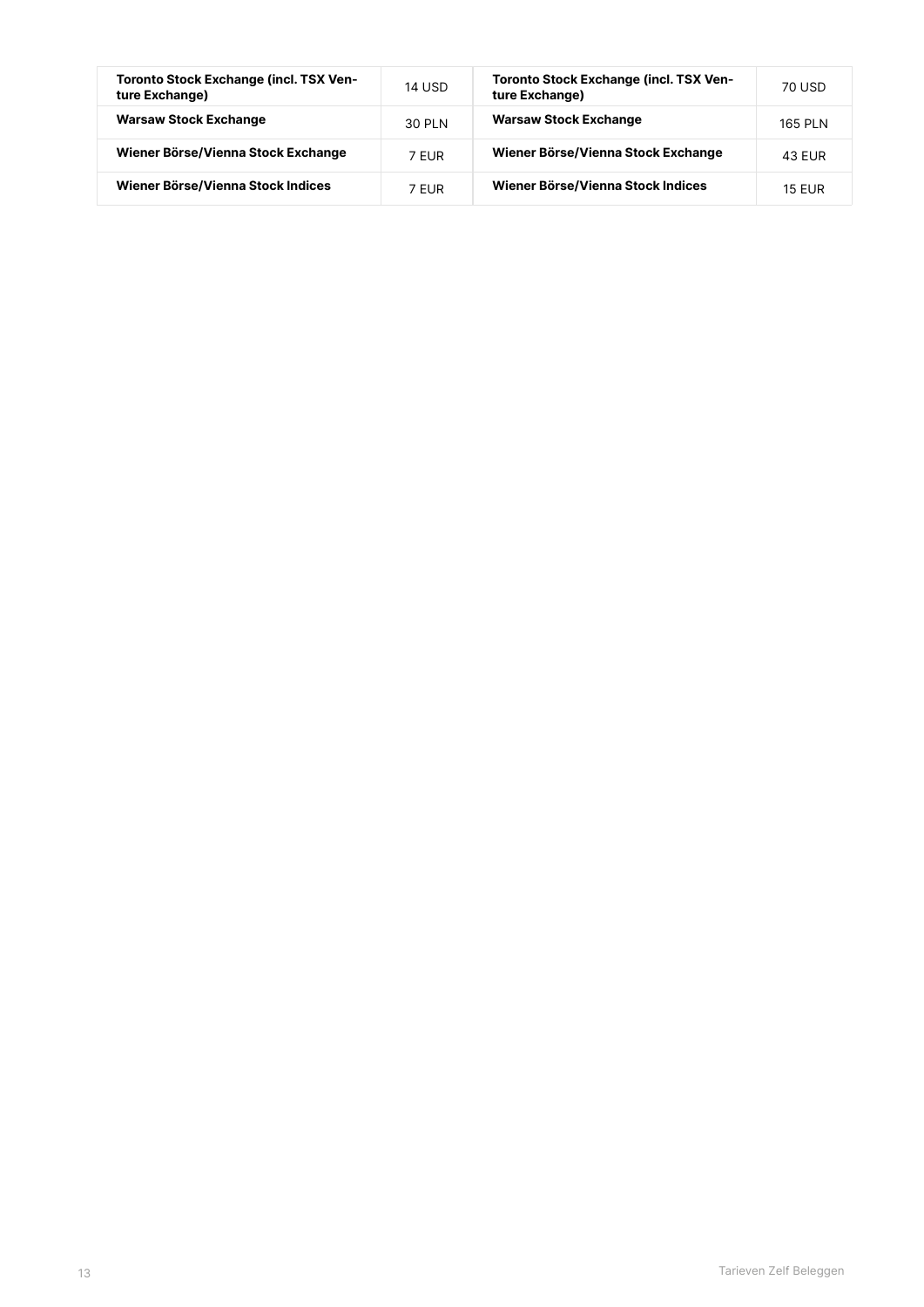| Niveau 2 - Particuliere belegger                                 |               |
|------------------------------------------------------------------|---------------|
| <b>Koers</b>                                                     | <b>Prijs</b>  |
| <b>Athens Exchange</b>                                           | 10 EUR        |
| <b>Australian Securities Exchange</b>                            | <b>24 AUD</b> |
| <b>Bats Europe</b>                                               | 17 GBP        |
| <b>Bats Europe BE FR NL PT</b>                                   | 6 GBP         |
| <b>Bats Europe CH ES IT</b>                                      | 6 GBP         |
| <b>Bats Europe DE AT</b>                                         | 6 GBP         |
| <b>Bats Europe DK FI NO SE</b>                                   | 6 GBP         |
| <b>Bats Europe UK IE</b>                                         | 6 GBP         |
| <b>BME Spanish Stock Exchange</b>                                | 18 EUR        |
| <b>Borsa Italiana/Milan Stock Exchange</b><br>(Stocks & Futures) | 10 FUR        |
| <b>Budapest Stock Exchange</b>                                   | 10 EUR        |
| <b>Bursa Malaysia Exchange</b>                                   | 7 USD         |
| <b>CBOT</b>                                                      | 15 USD        |
| <b>CME</b>                                                       | 15 USD        |
| <b>COMEX</b>                                                     | 15 USD        |
| Deutsche Börse (XETRA)                                           | 24 EUR        |
| <b>EUREX</b>                                                     | 13 EUR        |
| <b>Euronext Commodities Derivatives</b>                          | <b>19 FUR</b> |
| <b>Furonext Dublin</b>                                           | 7 EUR         |
| <b>Euronext Equity &amp; Index Derivatives</b>                   | 43 EUR        |
| <b>Euronext Stock Exchange</b>                                   | 0 EUR         |
| <b>Hong Kong Futures Exchange</b>                                | 90 HKD        |
| <b>Hong Kong Stock Exchange</b>                                  | 240 HKD       |
| <b>ICE Futures Europe Commodities</b>                            | 150 USD       |
| <b>ICE Futures Europe Financials</b>                             | 132 USD       |
| <b>ICE Futures U.S. (NYBOT)</b>                                  | 132 USD       |
| <b>Johannesburg Stock Exchange</b>                               | 19 USD        |
| <b>London Stock Exchange</b>                                     | 8 GBP         |
| <b>MEFF Spanish Futures</b>                                      | 9 EUR         |
| NASDAQ OMX Copenhagen Stockholm<br><b>Helsinki Exchanges</b>     | 10 EUR        |
| <b>NASDAQ OMX Derivatives Exchange</b>                           | 10 EUR        |
| <b>Nasdaq TotalView and Last Sale (NYSE</b><br>and Nasdaq)       | 20 USD        |

## 14 Tarieven Zelf Beleggen

| Niveau 2 - Professionele belegger                                |                |
|------------------------------------------------------------------|----------------|
| <b>Koers</b>                                                     | <b>Prijs</b>   |
| <b>Athens Exchange</b>                                           | <b>13 EUR</b>  |
| <b>Australian Securities Exchange</b>                            | 127 AUD        |
| <b>Bats Europe</b>                                               | 74 GBP         |
| <b>BME Spanish Stock Exchange</b>                                | 64 EUR         |
| <b>Borsa Italiana/Milan Stock Exchange</b><br>(Stocks & Futures) | <b>59 EUR</b>  |
| <b>Budapest Stock Exchange</b>                                   | 30 EUR         |
| <b>Bursa Malaysia Exchange</b>                                   | 32 USD         |
| CROT                                                             | 126 USD        |
| <b>CME</b>                                                       | 126 USD        |
| <b>COMEX</b>                                                     | 126 USD        |
| Deutsche Börse (XETRA)                                           | 94 EUR         |
| <b>EUREX</b>                                                     | 63 EUR         |
| <b>Euronext Commodities Derivatives</b>                          | <b>19 EUR</b>  |
| <b>Euronext Dublin</b>                                           | <b>25 EUR</b>  |
| <b>Euronext Equity &amp; Index Derivatives</b>                   | 43 EUR         |
| <b>Euronext Stock Exchange</b>                                   | <b>120 EUR</b> |
| <b>Hong Kong Futures Exchange</b>                                | 90 HKD         |
| <b>Hong Kong Stock Exchange</b>                                  | 240 HKD        |
| <b>ICE Futures Europe Commodities</b>                            | 150 USD        |
| <b>ICE Futures Europe Financials</b>                             | 132 USD        |
| <b>ICE Futures U.S. (NYBOT)</b>                                  | 132 USD        |
| Johannesburg Stock Exchange                                      | 71 USD         |
| London Stock Exchange                                            | 213 GBP        |
| <b>MEFF Spanish Futures</b>                                      | <b>27 EUR</b>  |
| <b>NASDAQ OMX Derivatives Exchange</b>                           | <b>39 EUR</b>  |
| <b>NASDAQ OMX Nordic Equities Profes-</b><br>sionals             | <b>73 EUR</b>  |
| <b>Nasdaq TotalView and Last Sale (NYSE</b><br>and Nasdag)       | 123 USD        |
| <b>NYMEX</b>                                                     | 126 USD        |
| <b>Osaka Securities Exchange</b>                                 | 1670 JPY       |
| Oslo Børs/Oslo Stock Exchange                                    | 37 JPY         |
| <b>Prague Stock Exchange</b>                                     | 30 JPY         |
| <b>Shanghai-Hong Kong Stock Connect</b>                          | 29 USD         |
| <b>Shenzhen-Hong Kong Stock Connect</b>                          | 29 USD         |
| <b>Singapore Derivatives Exchange</b>                            | 108 SGD        |
| <b>Singapore Derivatives Exchange (Com-</b><br>modities)         | 24 SGD         |
| <b>Singapore Stock Exchange</b>                                  | 72 SGD         |

SIX Swiss Exchange 108 CHF Sydney Futures Exchange 127 AUD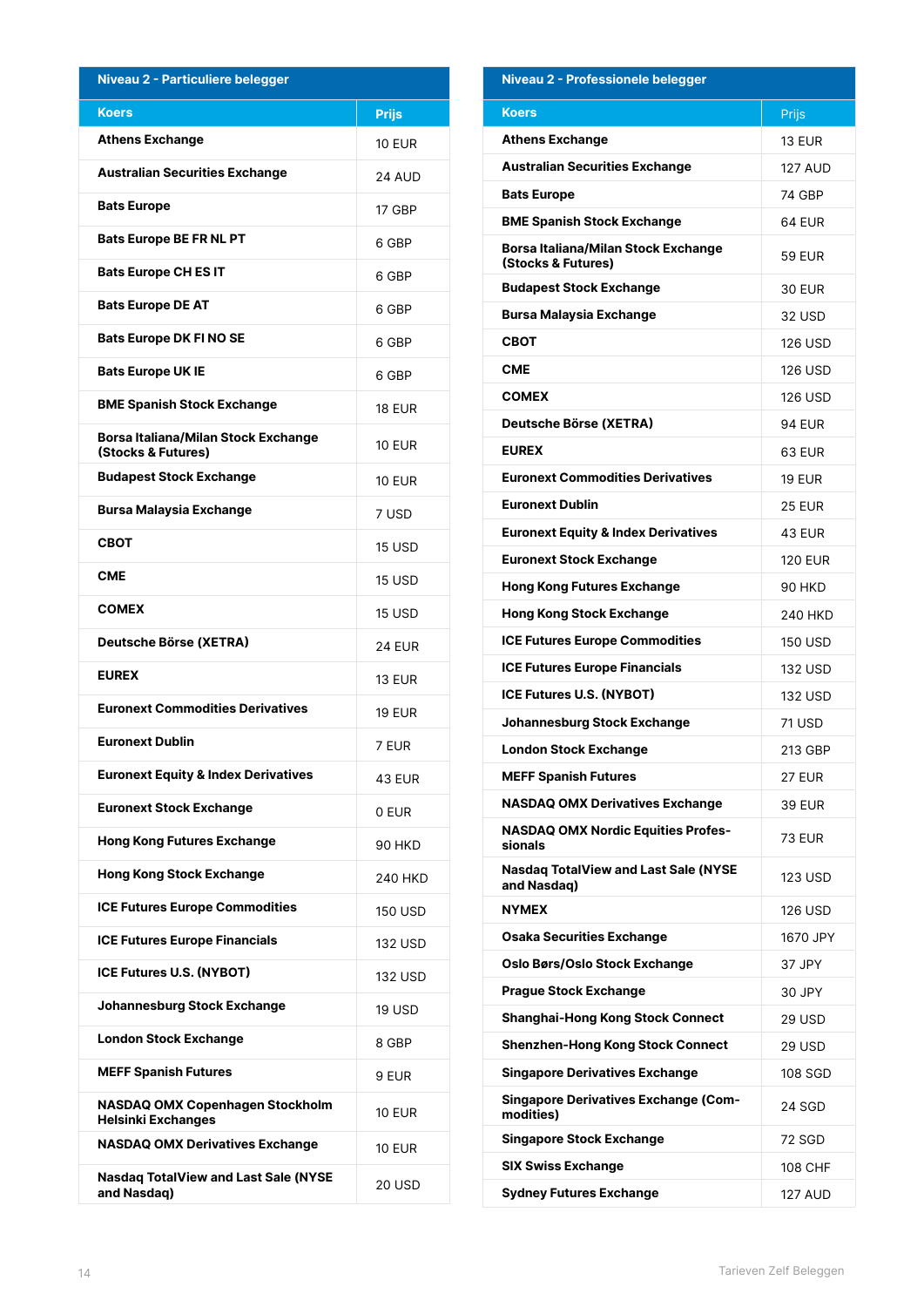| <b>NYMEX</b>                                             | <b>15 USD</b>  |
|----------------------------------------------------------|----------------|
| <b>Osaka Securities Exchange</b>                         | 1250 JPY       |
| Oslo Børs/Oslo Stock Exchange                            | 7 FUR          |
| <b>Praque Stock Exchange</b>                             | 10 FUR         |
| <b>Shanghai-Hong Kong Stock Connect</b>                  | <b>12 USD</b>  |
| <b>Shenzhen-Hong Kong Stock Connect</b>                  | <b>12 USD</b>  |
| <b>Singapore Derivatives Exchange</b>                    | 108 SGD        |
| <b>Singapore Derivatives Exchange (Com-</b><br>modities) | 24 SGD         |
| <b>Singapore Stock Exchange</b>                          | 72 SGD         |
| <b>SIX Swiss Exchange</b>                                | 108 CHF        |
| <b>Sydney Futures Exchange</b>                           | <b>24 AUD</b>  |
| <b>Toronto Stock Exchange</b>                            | 25 USD         |
| <b>Warsaw Stock Exchange</b>                             | <b>141 PLN</b> |
| Wiener Börse/Vienna Stock Exchange                       | 10 FUR         |

| <b>Toronto Stock Exchange</b>      | 106 USD  |
|------------------------------------|----------|
| <b>Warsaw Stock Exchange</b>       | 177 PI N |
| Wiener Börse/Vienna Stock Exchange | 55 FUR   |

| Vertraagde koersen - Particuliere belegger |              | Vertraagde koersen - Professionele belegger |         |
|--------------------------------------------|--------------|---------------------------------------------|---------|
| <b>Koers</b>                               | <b>Prijs</b> | <b>Koers</b><br><b>Prijs</b>                |         |
| <b>CBOE</b> Indices                        | 3.5 USD      | <b>CBOE</b> Indices                         | 3.5 USD |
| Dow Jones Industrial Average Index         | 3.5 USD      | Dow Jones Industrial Average Index          | 4.5 USD |
| <b>FTSE<sup>®</sup> Stock Indices</b>      | Gratis       | <b>FTSE<sup>®</sup> Stock Indices</b>       | 6 GBP   |
| <b>FTSE<sup>®</sup>/JSE Stock Indices</b>  | Gratis       | <b>FTSE<sup>®</sup>/JSE Stock Indices</b>   | Gratis  |
| <b>S&amp;P 500 Index</b>                   | 5.5 USD      | <b>S&amp;P 500 Index</b>                    | 6.5 USD |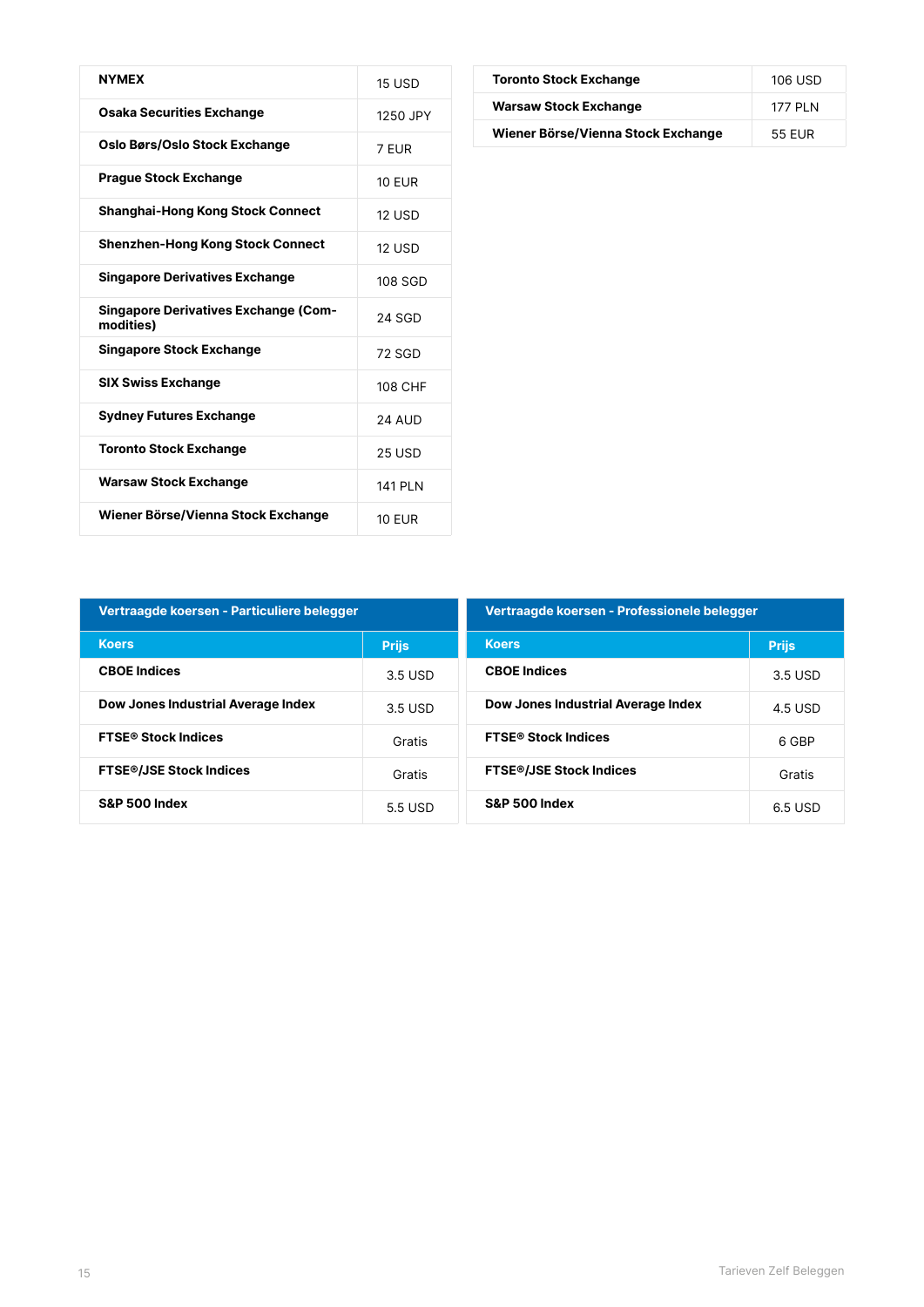## **SAXO BANK DIENSTEN**

#### Rekeningkosten

| Opening rekening.                                                                                                     | Gratis $\checkmark$ |
|-----------------------------------------------------------------------------------------------------------------------|---------------------|
| Jaarlijks beheer <b>met als een als een als een als een als een</b> als een als een als een als een als een als een a | Gratis $\checkmark$ |
| Bewaarloon                                                                                                            | Gratis $\checkmark$ |
| Sluiting rekening                                                                                                     | Gratis $\checkmark$ |

### **Extra diensten**

|        | Gratis $\checkmark$ |
|--------|---------------------|
|        | Gratis $\checkmark$ |
|        | Gratis √            |
|        | Gratis $\checkmark$ |
|        | Gratis $\checkmark$ |
| Canada | Gratis $\checkmark$ |
|        | Gratis $\sqrt$      |

Saxo Bank faciliteert ook de recuperatie van bronheffing in het kader van een dubbel belastingverdrag via een externe partij.

| Corporate Actions                                                                                                                                                               | Gratis $\checkmark$ |
|---------------------------------------------------------------------------------------------------------------------------------------------------------------------------------|---------------------|
| Niet-aangemelde voorkeurrechten (bijv. ontvangen naar aanleiding van een kapitaalverhoging) worden door<br>Saxo Bank voor u verkocht, waardoor u 75% van de opbrengst ontvangt. |                     |

| Expiratieberichten (opties, futures & warrants). | Gratis $\checkmark$ |
|--------------------------------------------------|---------------------|
| Terugmelding orderstatus per e-mail/SMS.         | Gratis $\checkmark$ |

#### **Tools**

|                    | Gratis $\checkmark$ |
|--------------------|---------------------|
| Technische analyse | Gratis $\checkmark$ |
| ProRealTime        | Gratis $\checkmark$ |

#### Overige

|                                                 | Gratis $\checkmark$    |
|-------------------------------------------------|------------------------|
|                                                 | $\epsilon$ 3/afschrift |
|                                                 | Gratis $\checkmark$    |
|                                                 | Gratis $\checkmark$    |
|                                                 | Gratis $\checkmark$    |
|                                                 | € 25/lijn              |
|                                                 | Gratis $\checkmark$    |
|                                                 | € 60/uur               |
| Manuele verhandeling – verkoop van effecten die |                        |
|                                                 | € 50                   |
|                                                 | 0,45%                  |

Op een niet-EUR rekening kan ook wisselkoersmarge toegepast worden op het transactietarief, de beurstaks, de roerende voorheffing en/of eventuele andere kosten en taksen.

## **VALUTADATUM GELDREKENING**

| Storting | . Dagvalutering |
|----------|-----------------|
| Opname.  | Dagvalutering   |

Wijzigingen voorbehouden: Wijzigingen worden gepubliceerd op de Website en worden aan Klanten meegedeeld overeenkomstig de Voorwaarden Zelf Beleggen van Saxo Bank.

Inlichtingen: Bijkomende en/of gepersonaliseerde inlichtingen (onder meer over effectenkrediet) kunnen via de Klantenservice worden bekomen.